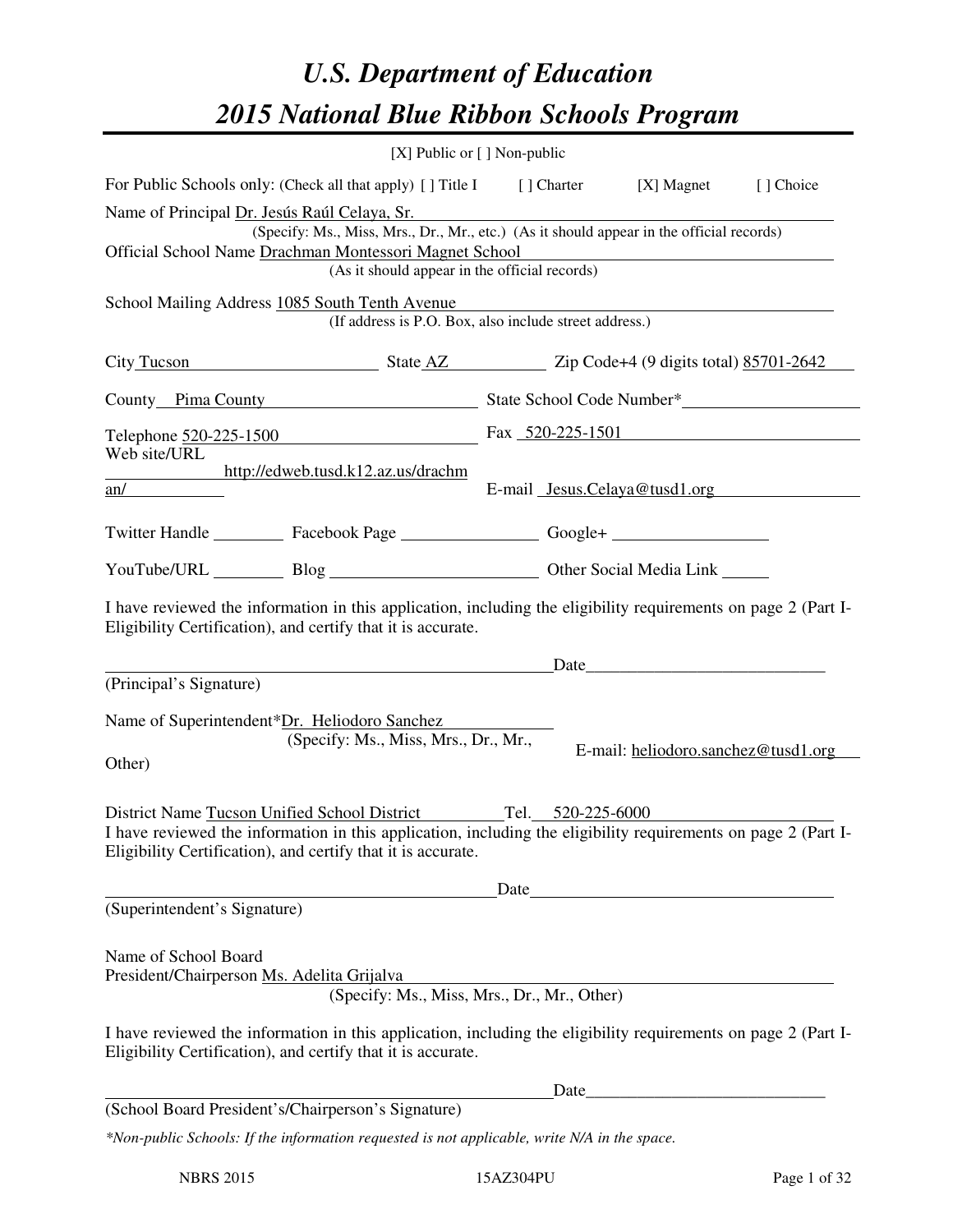#### **Include this page in the school's application as page 2.**

The signatures on the first page of this application (cover page) certify that each of the statements below, concerning the school's eligibility and compliance with U.S. Department of Education and National Blue Ribbon Schools requirements, are true and correct.

- 1. The school configuration includes one or more of grades K-12. (Schools on the same campus with one principal, even a K-12 school, must apply as an entire school.)
- 2. The school has made its Annual Measurable Objectives (AMOs) or Adequate Yearly Progress (AYP) each year for the past two years and has not been identified by the state as "persistently dangerous" within the last two years.
- 3. To meet final eligibility, a public school must meet the state's AMOs or AYP requirements in the 2014-2015 school year and be certified by the state representative. Any status appeals must be resolved at least two weeks before the awards ceremony for the school to receive the award.
- 4. If the school includes grades 7 or higher, the school must have foreign language as a part of its curriculum.
- 5. The school has been in existence for five full years, that is, from at least September 2009 and each tested grade must have been part of the school for the past three years.
- 6. The nominated school has not received the National Blue Ribbon Schools award in the past five years: 2010, 2011, 2012, 2013, or 2014.
- 7. The nominated school has no history of testing irregularities, nor have charges of irregularities been brought against the school at the time of nomination. The U.S. Department of Education reserves the right to disqualify a school's application and/or rescind a school's award if irregularities are later discovered and proven by the state.
- 8. The nominated school or district is not refusing Office of Civil Rights (OCR) access to information necessary to investigate a civil rights complaint or to conduct a district-wide compliance review.
- 9. The OCR has not issued a violation letter of findings to the school district concluding that the nominated school or the district as a whole has violated one or more of the civil rights statutes. A violation letter of findings will not be considered outstanding if OCR has accepted a corrective action plan from the district to remedy the violation.
- 10. The U.S. Department of Justice does not have a pending suit alleging that the nominated school or the school district as a whole has violated one or more of the civil rights statutes or the Constitution's equal protection clause.
- 11. There are no findings of violations of the Individuals with Disabilities Education Act in a U.S. Department of Education monitoring report that apply to the school or school district in question; or if there are such findings, the state or district has corrected, or agreed to correct, the findings.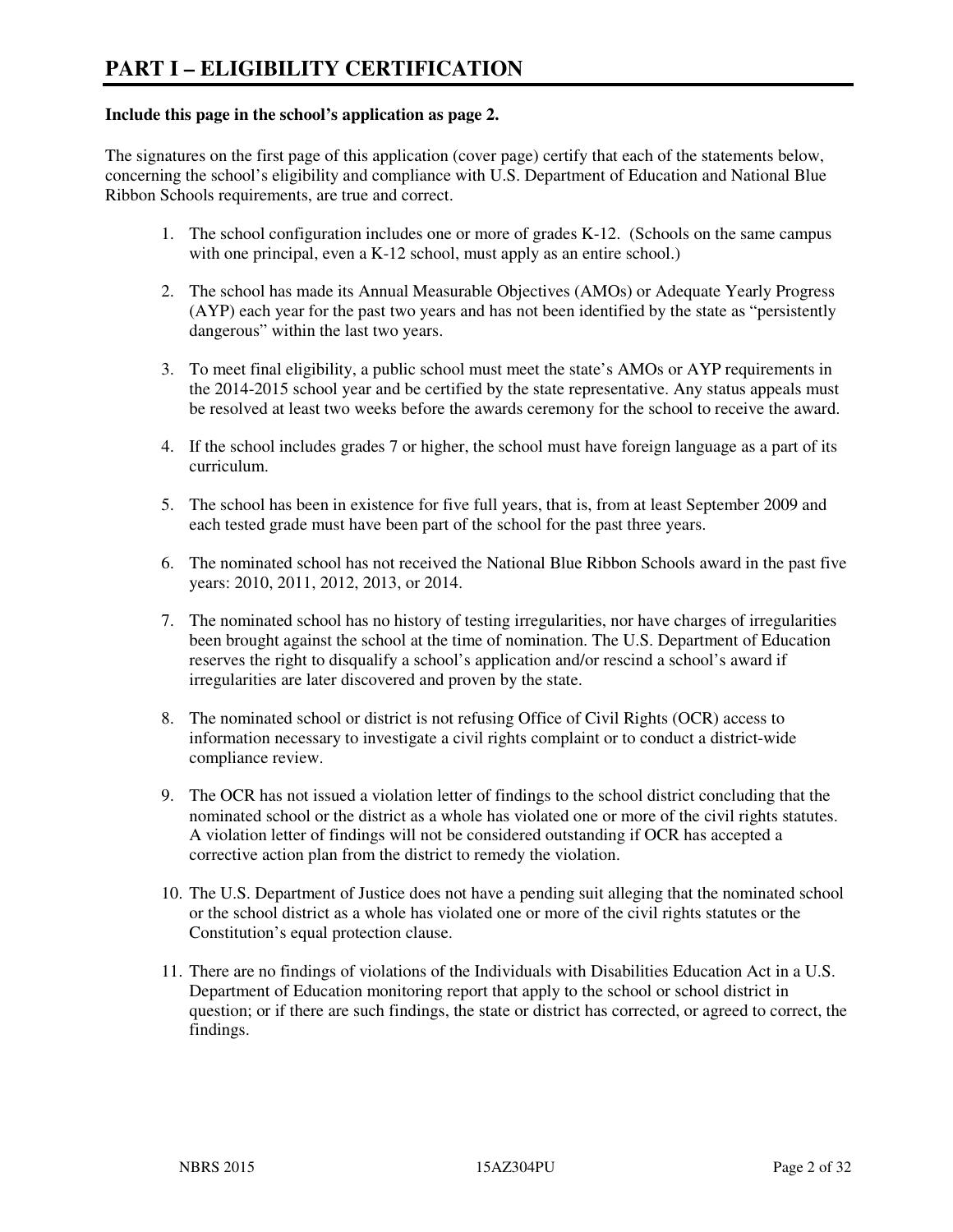# **PART II - DEMOGRAPHIC DATA**

#### **All data are the most recent year available.**

**DISTRICT** (Question 1 is not applicable to non-public schools)

| -1. | Number of schools in the district<br>(per district designation): | $63$ Elementary schools (includes K-8)<br>10 Middle/Junior high schools |
|-----|------------------------------------------------------------------|-------------------------------------------------------------------------|
|     |                                                                  | 10 High schools<br>1 K-12 schools                                       |

84 TOTAL

**SCHOOL** (To be completed by all schools)

- 2. Category that best describes the area where the school is located:
	- [X] Urban or large central city
	- [ ] Suburban with characteristics typical of an urban area
	- [ ] Suburban
	- [ ] Small city or town in a rural area
	- [ ] Rural
- 3. 9 Number of years the principal has been in her/his position at this school.
- 4. Number of students as of October 1 enrolled at each grade level or its equivalent in applying school:

| Grade                           | # of         | # of Females | <b>Grade Total</b> |
|---------------------------------|--------------|--------------|--------------------|
|                                 | <b>Males</b> |              |                    |
| <b>PreK</b>                     | 1            | $\theta$     | 1                  |
| K                               | 29           | 31           | 60                 |
| $\mathbf{1}$                    | 31           | 28           | 59                 |
| $\mathbf{2}$                    | 29           | 12           | 41                 |
| 3                               | 26           | 24           | 50                 |
| 4                               | 19           | 13           | 32                 |
| 5                               | 16           | 19           | 35                 |
| 6                               | 18           | 13           | 31                 |
| 7                               | 0            | 0            | 0                  |
| 8                               | $\theta$     | 0            | 0                  |
| 9                               | $\theta$     | $\theta$     | 0                  |
| 10                              | 0            | 0            | 0                  |
| 11                              | 0            | 0            | $\theta$           |
| 12                              | 0            | 0            | 0                  |
| <b>Total</b><br><b>Students</b> | 169          | 140          | 309                |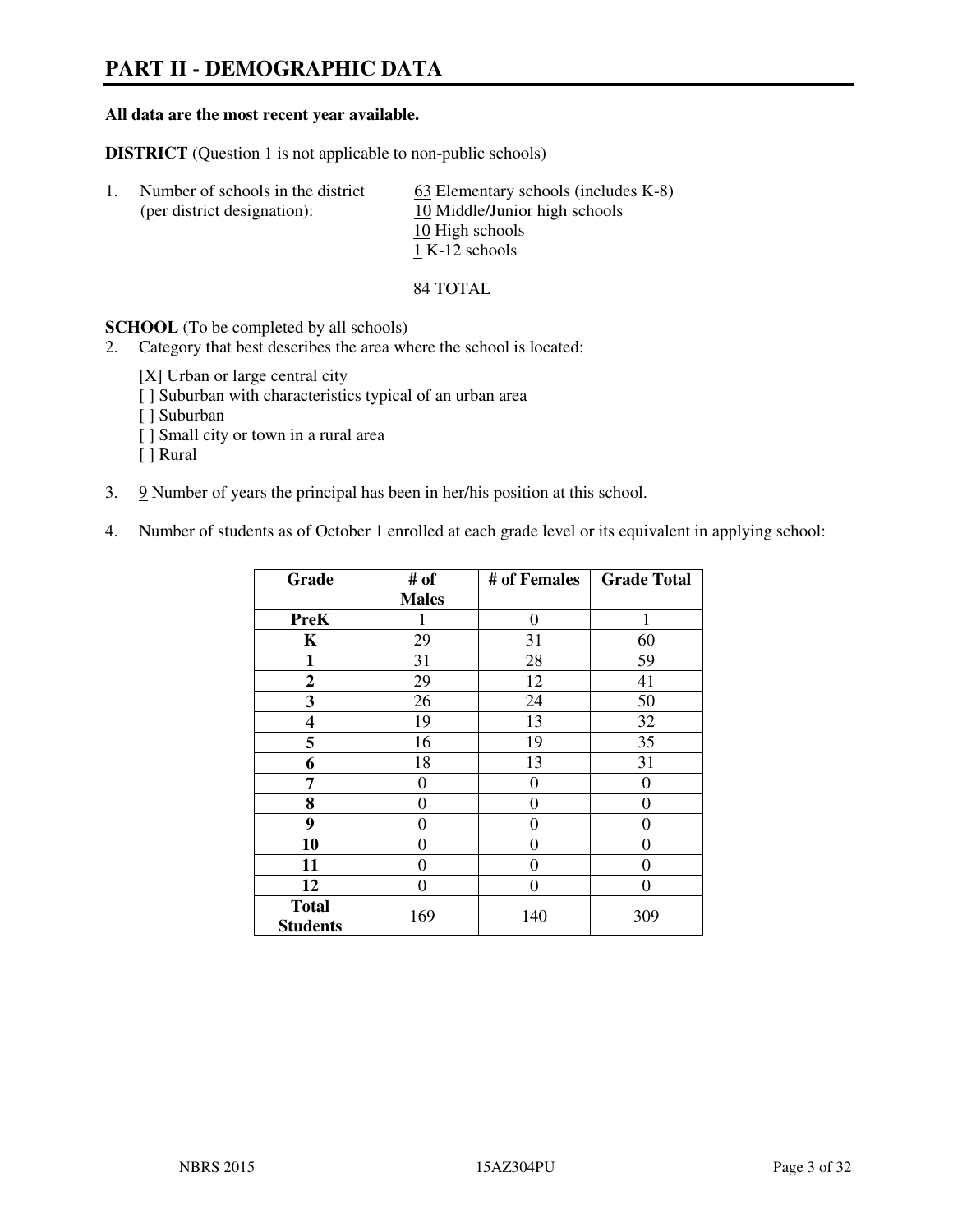the school: 0 % Asian

5. Racial/ethnic composition of 4 % American Indian or Alaska Native 7 % Black or African American 78 % Hispanic or Latino 0 % Native Hawaiian or Other Pacific Islander 8 % White 3 % Two or more races **100 % Total** 

(Only these seven standard categories should be used to report the racial/ethnic composition of your school. The Final Guidance on Maintaining, Collecting, and Reporting Racial and Ethnic Data to the U.S. Department of Education published in the October 19, 2007 *Federal Register* provides definitions for each of the seven categories.)

6. Student turnover, or mobility rate, during the 2013 - 2014 year: 16%

This rate should be calculated using the grid below. The answer to (6) is the mobility rate.

| <b>Steps For Determining Mobility Rate</b>         | Answer |
|----------------------------------------------------|--------|
| $(1)$ Number of students who transferred to        |        |
| the school after October 1, 2013 until the         | 26     |
| end of the school year                             |        |
| (2) Number of students who transferred             |        |
| <i>from</i> the school after October 1, 2013 until | 23     |
| the end of the school year                         |        |
| (3) Total of all transferred students [sum of      | 49     |
| rows $(1)$ and $(2)$ ]                             |        |
| (4) Total number of students in the school as      | 303    |
| of October 1                                       |        |
| $(5)$ Total transferred students in row $(3)$      | 0.162  |
| divided by total students in row (4)               |        |
| $(6)$ Amount in row $(5)$ multiplied by 100        | 16     |

7. English Language Learners (ELL) in the school: 12 %

38 Total number ELL

Number of non-English languages represented: 8 Specify non-English languages: Spanish, Somali, Kirundi, Arabic, Maay, African May, Swahili, and Dinka

- 8. Students eligible for free/reduced-priced meals: 77 %
	- Total number students who qualify: 234

#### **Information for Public Schools Only - Data Provided by the State**

The state has reported that  $\frac{77}{6}$  of the students enrolled in this school are from low income or disadvantaged families based on the following subgroup(s): Students eligible for free/reduced-priced meals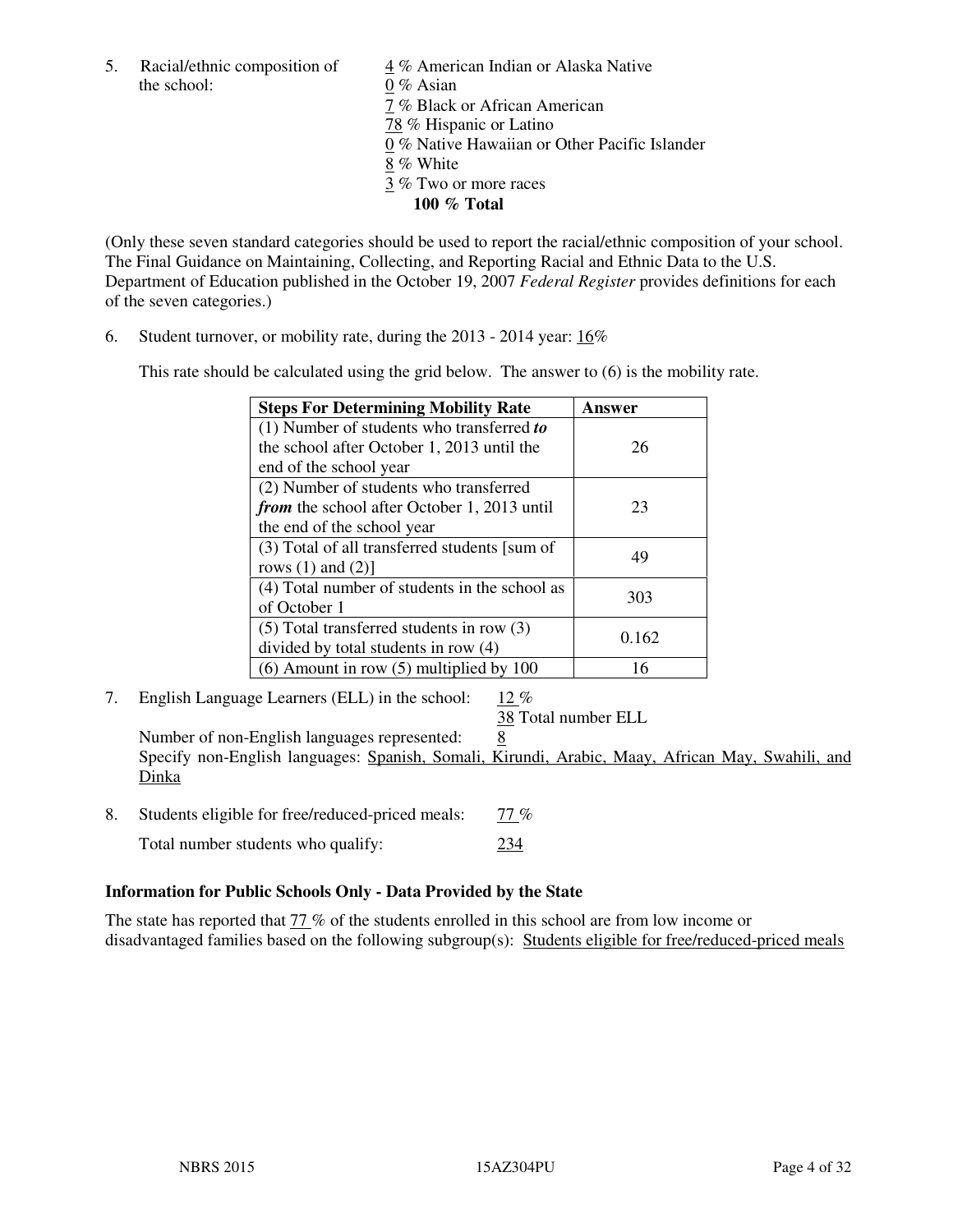45 Total number of students served

Indicate below the number of students with disabilities according to conditions designated in the Individuals with Disabilities Education Act. Do not add additional categories.

| <u>marritano with Disachitity Buatanon ritti Do not auu auunchai talegorito.</u> |                                         |
|----------------------------------------------------------------------------------|-----------------------------------------|
| 23 Autism                                                                        | $\underline{0}$ Orthopedic Impairment   |
| 0 Deafness                                                                       | 0 Other Health Impaired                 |
| 0 Deaf-Blindness                                                                 | 22 Specific Learning Disability         |
| 0 Emotional Disturbance                                                          | 18 Speech or Language Impairment        |
| 0 Hearing Impairment                                                             | 0 Traumatic Brain Injury                |
| 0 Mental Retardation                                                             | 0 Visual Impairment Including Blindness |
| 0 Multiple Disabilities                                                          | 0 Developmentally Delayed               |
|                                                                                  |                                         |

10. Use Full-Time Equivalents (FTEs), rounded to nearest whole numeral, to indicate the number of personnel in each of the categories below:

|                                       | <b>Number of Staff</b> |
|---------------------------------------|------------------------|
| Administrators                        |                        |
| Classroom teachers                    | 14                     |
| Resource teachers/specialists         |                        |
| e.g., reading, math, science, special | 4                      |
| education, enrichment, technology,    |                        |
| art, music, physical education, etc.  |                        |
| Paraprofessionals                     | 14                     |
| Student support personnel             |                        |
| e.g., guidance counselors, behavior   |                        |
| interventionists, mental/physical     |                        |
| health service providers,             |                        |
| psychologists, family engagement      |                        |
| liaisons, career/college attainment   |                        |
| coaches, etc.                         |                        |
|                                       |                        |

11. Average student-classroom teacher ratio, that is, the number of students in the school divided by the FTE of classroom teachers, e.g.,  $22:1$   $271:1$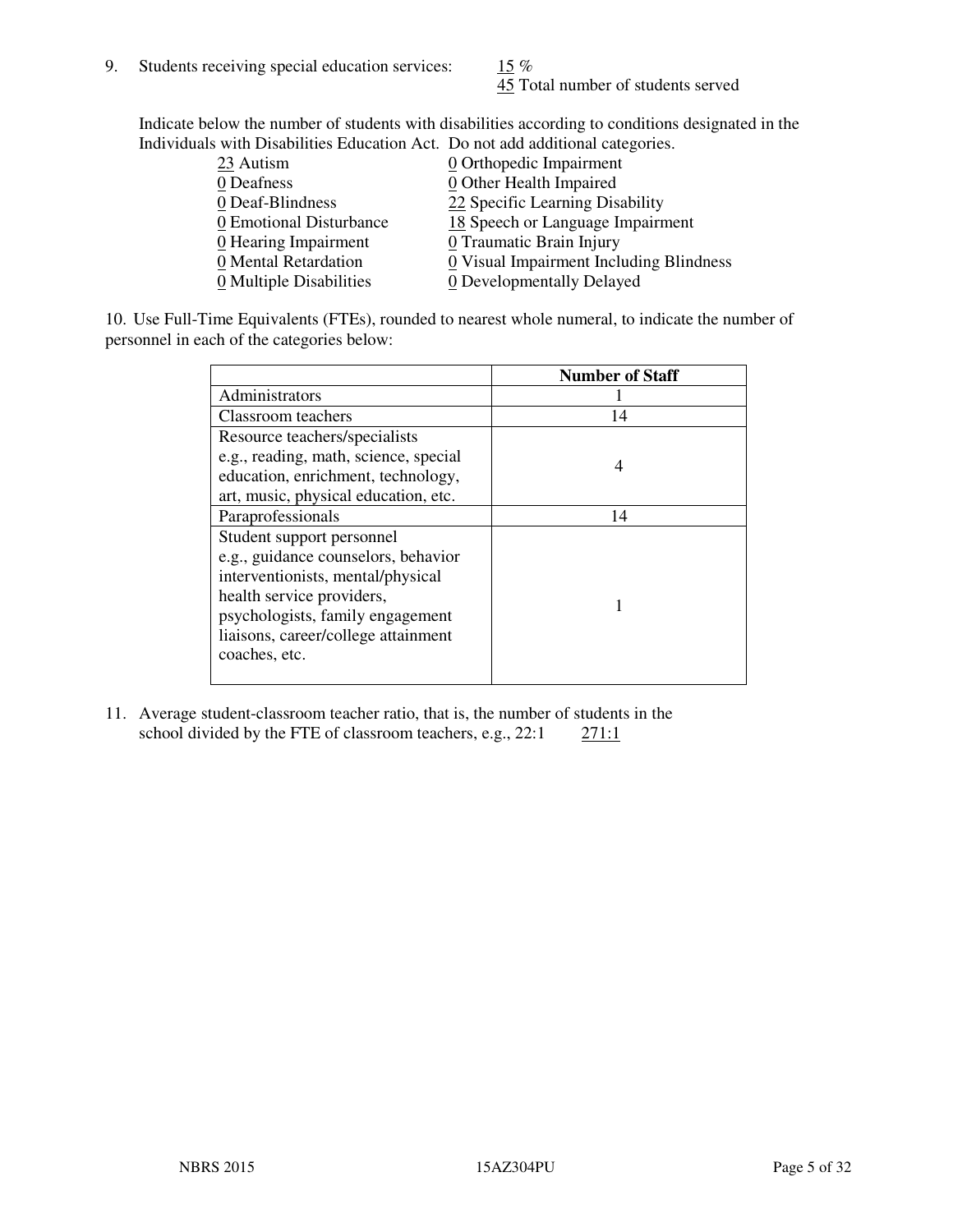12. Show daily student attendance rates. Only high schools need to supply yearly graduation rates.

| <b>Required Information</b> | 2013-2014 | 2012-2013 | 2011-2012 | 2010-2011 | 2009-2010 |
|-----------------------------|-----------|-----------|-----------|-----------|-----------|
| Daily student attendance    | 94%       | 93%       | $93\%$    | 93%       | 93%       |
| High school graduation rate | 9%        | $0\%$     | $0\%$     | 0%        | $0\%$     |

#### 13. **For schools ending in grade 12 (high schools)**

Show percentages to indicate the post-secondary status of students who graduated in Spring 2014

| <b>Post-Secondary Status</b>                  |       |
|-----------------------------------------------|-------|
| Graduating class size                         |       |
| Enrolled in a 4-year college or university    | በ‰    |
| Enrolled in a community college               | $0\%$ |
| Enrolled in career/technical training program | $0\%$ |
| Found employment                              | $0\%$ |
| Joined the military or other public service   | 0%    |
| Other                                         |       |

14. Indicate whether your school has previously received a National Blue Ribbon Schools award. Yes No X

If yes, select the year in which your school received the award.

15. Please summarize your school mission in 25 words or less: We nurture the whole child, guide, and empower one another toward individual excellence. As responsible and peaceful citizens of the world, we honor our cosmic task.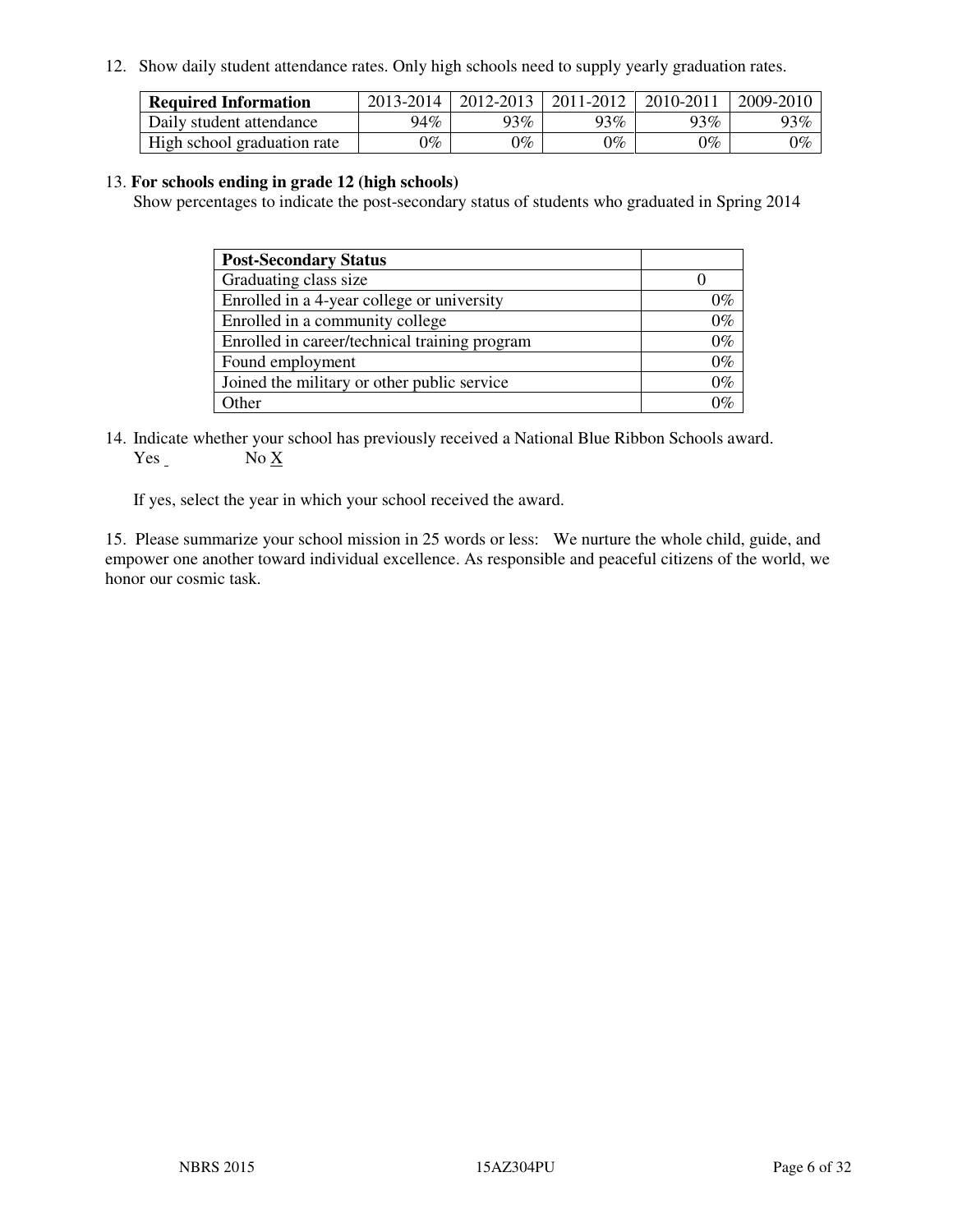# **PART III – SUMMARY**

Centrally located in Tucson, Arizona, Drachman Montessori Magnet School is set in the Barrio Viejo, which in Spanish means "old neighborhood." This area is an important part of the city's rich history and reflects many experiences of life here in Arizona. Since becoming home to a culturally diverse community made of families from America, Europe, Africa, and Asia, the Barrio has also been called "Barrio Libre (Free)." Our student body is made up of Anglo, Hispanic, African American, Native American, Asian, and mixed-race students. This great diversity has decreased racial and socioeconomic isolation as our enrolled population truly reflects the diversity of our District and the city of Tucson. Within the school, these diverse cultural and ethnic backgrounds greatly enhance Drachman Montessori Magnet's community, reinforcing Montessori's goal of creating responsible and peaceful citizens with a global awareness.

Once an early childhood school, Drachman housed Kindergarten through 3rd grade. When Drachman began to face dwindling enrollment numbers, the staff set out to save the school from closure. In 1999, Drachman chose Montessori as the method that would save the school and draw an extended community to the campus. In 2000, Drachman added its first Montessori strand and continued adding one each year until 2006 when the school went full Montessori, expanding its grade levels to Kindergarten through 5th grade. Implementing the Montessori philosophy, Drachman teachers and staff began to "follow the child," supporting the elimination of racial and socioeconomic disparities in student achievement. Opportunities for growth became received by all students on a daily basis within the classroom as they participated in small group lessons and worked independently on their individual work plans tailored to fit their needs.

This transition and Montessori practices have developed Drachman Montessori Magnet School's successful and sustainable program producing high student achievement. During the 2013-2014 school year, Drachman Montessori Magnet students' scores on the Arizona Instrument for Measuring Standards (AIMS) rose significantly and Drachman Montessori Magnet School went from a "C" to an "A" school according to the Arizona Department of Education.

Drachman Montessori Magnet School accepts students through our District's neighborhood assignments, open-enrollment, and by magnet application. In an effort to maximize student diversity Drachman Montessori Magnet School recruits students from all over our city through our participation in citywide events, hosting a number of our own informational sessions, maintaining our community partnerships, and working to establish new partnerships with community organizations. Drachman Montessori Magnet School's doors are proudly open to any student within the city of Tucson and surrounding suburbs of Marana, Vail, and Sahuarita.

Drachman's Montessori focus encourages an educational model where academic presentations are given with an overall "big picture" approach. For children who are approaching, or newly reaching, complex thinking and logical skills, this approach makes information fit easily into the students' understanding.

Our vision statement, "Drachman Montessori's community nurtures the whole child. Together we guide and empower one another toward individual excellence. As responsible and peaceful citizens of the world, we honor our cosmic task," explains the overall goal of the work done at Drachman Montessori Magnet School. Teachers, staff, and community members are guided by Dr. Montessori's belief that in order for students to reach their fullest potential, the "whole child" must be nurtured. This means it is necessary to give attention to the reader, mathematician, athlete, artist, and musician in each child. Drachman Montessori Magnet School's teachers and staff honor each student's interest by designing specialized lessons, differentiating instruction and allowing the students choice throughout their day. The choice, or freedom, is guided by responsible direction built on a foundation of trust, established by a community of teachers, staff, and community members fulfilling their own "cosmic task," to teach our students peace, responsibility and of course, academics.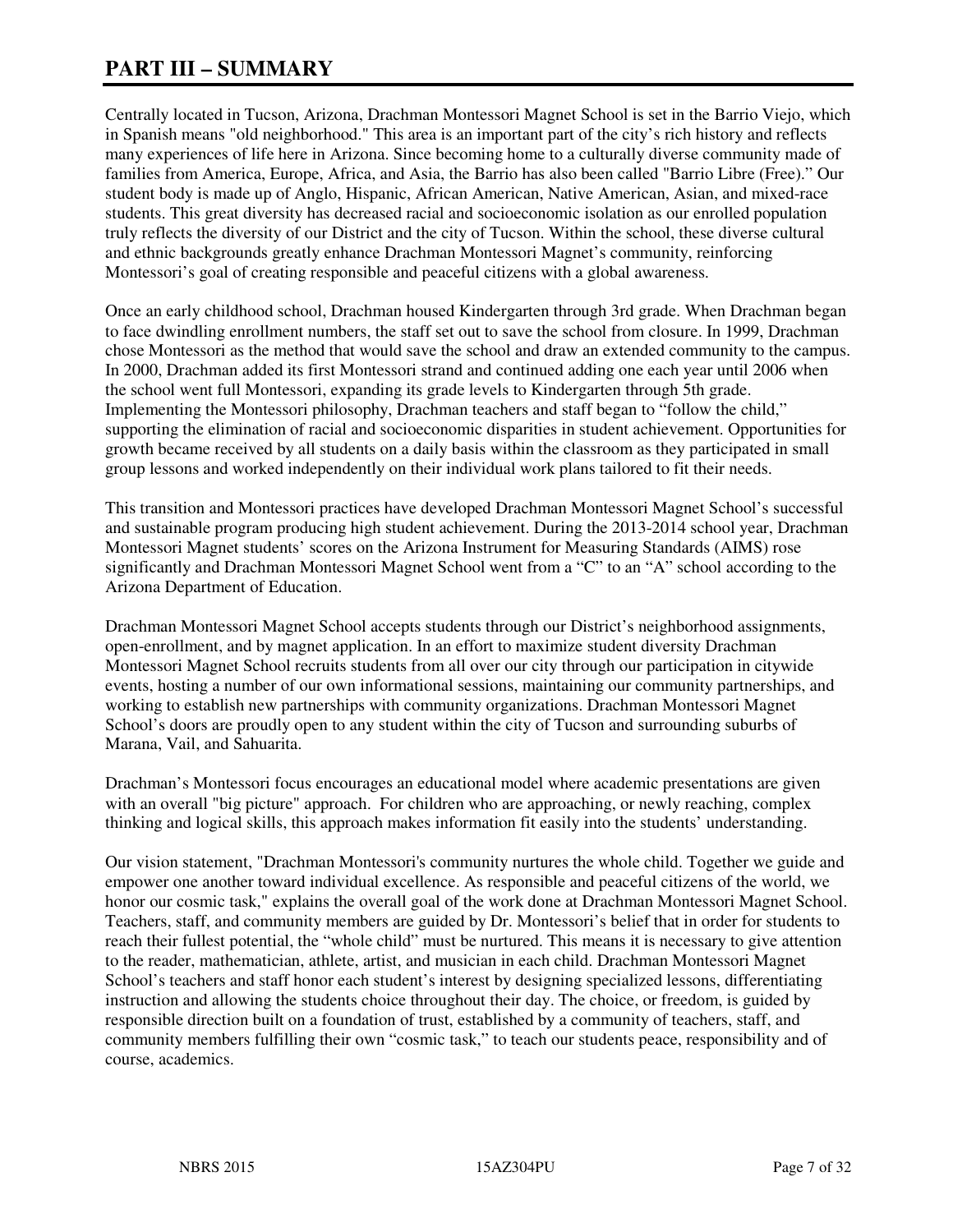## **1. Core Curriculum:**

Drachman uses Montessori curricular materials from the North American Montessori Center (NAMC) in our classrooms. Our teachers receive Montessori training to follow the curriculum through instruction provided by the school's principal/director (AMS trained) and formal AMS Montessori training from Khalsa Montessori. In addition, as a public school in Arizona, we are required to follow the Arizona's College and Career Ready Standards for all academic areas.

In describing the Arizona's College and Career Ready Standards, the Arizona Department of Education states, "State standards help ensure that every Arizona child has a set of benchmarks that they must meet as they advance through elementary, middle and high school with the expectation that as an adult they will be ready for college or a career of their choice." At Drachman, we align our instruction and Montessori instructional Scope and Sequence to ensure that we use our Montessori training albums in a manner that provides fidelity to the requirements of the state standards and the Montessori curriculum.

NAMC Descriptions of Montessori Curriculum Albums that are Used at Drachman

#### Montessori Great Lessons

"The Five Great Lessons are detailed in a series of stories and lessons that are designed to provide an understanding of the history of the universe with a focus on humankind's place in that continuing story. The Lessons are divided into five unique parts: A. The Story of the Universe; B. Life Comes to Earth; C. The Coming of Humans; D. The Story of Writing (or Language); E. The Story of Numbers (Mathematics). Cosmic education in the Montessori curriculum sets the stage to develop more caring and peaceful citizens. Throughout all subjects, the Montessori teacher has the opportunity to instill in her students a sense of being connected to all things in the universe. This cosmic view, especially the view that the Earth must be respected and preserved, leads humankind in our search for meaning and purpose. The answer is the cosmic task - to help our children become adults who strive to achieve a peaceful coexistence in a sustainable environment.

As the Montessori teacher sets the framework for the understanding that all living creatures are important and interconnected, the next step is to encourage in each child the skill and ability to become the peacemaker. The Cosmic Education and Peace curriculum provides helpful lessons to guide the educator through this ongoing endeavor."

# Language Arts

"Our Language Arts program builds on the foundation laid in preschool, which sets the stage for the children to master tasks such as: Reading, Writing, Spelling, Dictionary Skills, Poetry, Novel Studies, Penmanship & Handwriting, Parts of Speech and the Junior Great Books. Each skill builds on another and forms a solid base, which leads to ease of integration with other subjects. Writing a research project on whales or explaining how a math equation is worked out is easily achieved as a result."

#### **Mathematics**

"All activities incorporate the use of concrete materials at the kindergarten level. Children first learn to count to ten, and systematically progress to solving complex addition, subtraction, multiplication and division questions. In grades 1st - 3rd, the four operations are taught in detail building on skills learned in preschool. A fair portion of the curriculum is devoted to Geometry and related lessons including use of the Geometry Cabinet, Constructive Triangles, sticks and nomenclatures and multiplication and division. Rounding it off is the introduction to fractions and factors & multiples. In grades 4th - 6th, Montessori math continues with the hands-on approach, moving further into critical thinking and problem-solving skills, covering everything from the decimal system to graphs, statistics, practical applications, pre-algebra, and geometry."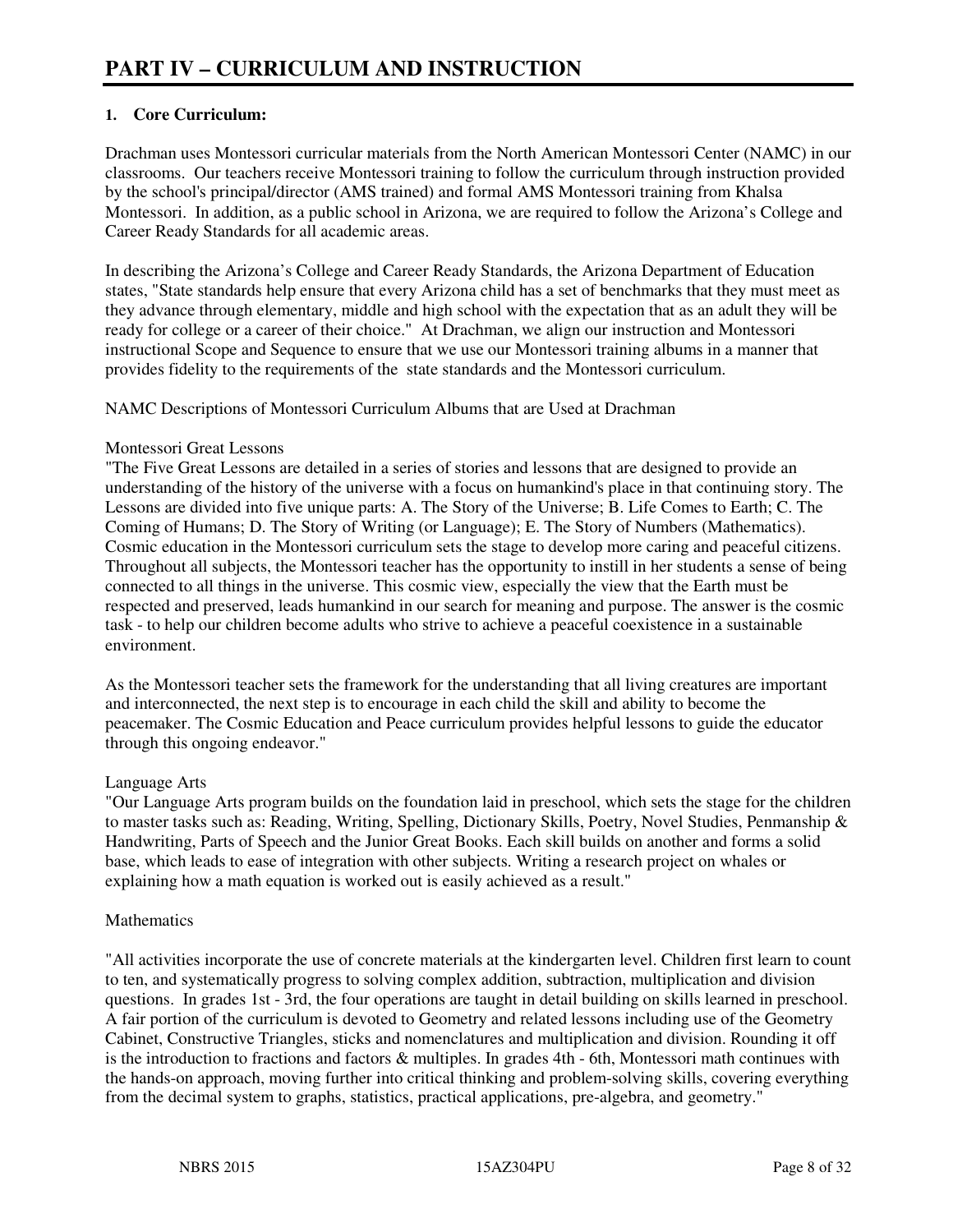The beauty of the Montessori Method is that Montessori classroom allow for intervention and academic acceleration to coexist in a single classroom. As a result, traditional practices of sending children for pull out intervention, and pull our academic acceleration, are unnecessary losses of learning times through the required transitions. In Montessori, individualized academic plans in combination with multiage learning environments allow for teachers to provide developmentally appropriate lessons for all simultaneously. For example, in our 1st – 3rd Montessori Classrooms, lessons can be observed that driven by the needs of children and not unnecessary barriers (i.e. a Multiplication math lesson, happening in April, including children in grades 1st, 2nd, and 3rd graders in a small group). In this group, the 1st grader would be receiving content instruction beyond her/his typical "first grade standards", the 2nd grader would be receiving content at or just beyond her/his typical "second grade standards," and the 3rd grader would be receiving instruction at a point lower than the typical "third grader standards". This would happen at once and seamlessly without judgment or competition for the benefit of each child and ultimately, the world.

#### **2. Other Curriculum Areas:**

At Drachman Montessori we offer a wide variety of other curriculum areas.

Our Music program is offered to all our students, Kindergarten – 6th grade. The Kinder -3rd grade students receive instruction on violin and general music, once a week for 45 minutes. Kindergarten students start off the year on a cardboard "box" violin where they learn how to hold, stand, and take care of their instrument. As they continue in their music careers they learning on real violins. In 1st, 2nd, and 3rd grade they learn the basics and fundamentals of violin and music. They are introduced to the different instrument families, comprehending and reading music, singing, audience manners, and performance manners. Students also participate in concerts where they preform simple patterns and songs on the violin. Our 4th – 6th grade students who wish to continue music are offered Orchestra classes. Orchestra meets twice a week and is split up into 3 groups, beginning, intermediate, and advanced. They continue to expand their note reading ability and build a large repertoire of music. In addition to orchestra, Mariachi is also offered to the 4th-6th graders. They are split into beginning and advanced, who meet after school on 2 separate days and a 3rd day where the whole group works on vocals. The Orchestra and Mariachi also participate in performances throughout the year.

Our Ecology program consist of multiple projects that all students participate in. We have a water harvesting and composting system in which the children help maintain. Our large water cistern collects storm water which contributes to the majority of our ecology projects. Our composting system consists of our students taking their left over food from the cafeteria and placing it into our composting bins for decomposition. We then use that soil in our Food Production Garden. Drachman has a beautiful garden that is maintained by students, staff and families. We have had multiple Garden Work Days where the students, staff and families come together to help beautify and harvest such produce as eggplant, lettuce, tomatoes, and radishes. We also have our Aquaponics gardening system. This system requires only 20% of the water that a typical ground garden needs. In this garden the students have harvested such items as kale, mint, and basil. Another project that our students are involved in is our Chicken Coop. They help maintain the coop by feeding and supplying the chickens with water as needed. They also collect eggs which are sold along with our produce at our school framers market.

Our Spanish program was implemented this school year 2014-2015. It is offered to all students, K-6th grade, once a week. By implementing a second language we are able to enrich many students and their families with a different culture. Students acquire knowledge of different cultural events such as Dia De Los Muertos, Cinco De Mayo and were exposed to a Matachines presentation. Knowing a second language has been benefits many students socially. Being able to interact with other students who speak a different language can be very helpful and comforting in a school surrounding as well as in the community. By our students being able to speak a second language and have an understanding of a different culture they will have many opportunities in the future.

In addition to these programs we also offer a variety of after school classes. In Art History students research an artist and their work and create their own interpretation of that style. Students participate in Folklorico, Dance, and Zumba where they learn different strategies for stretching, exercising, and choreography to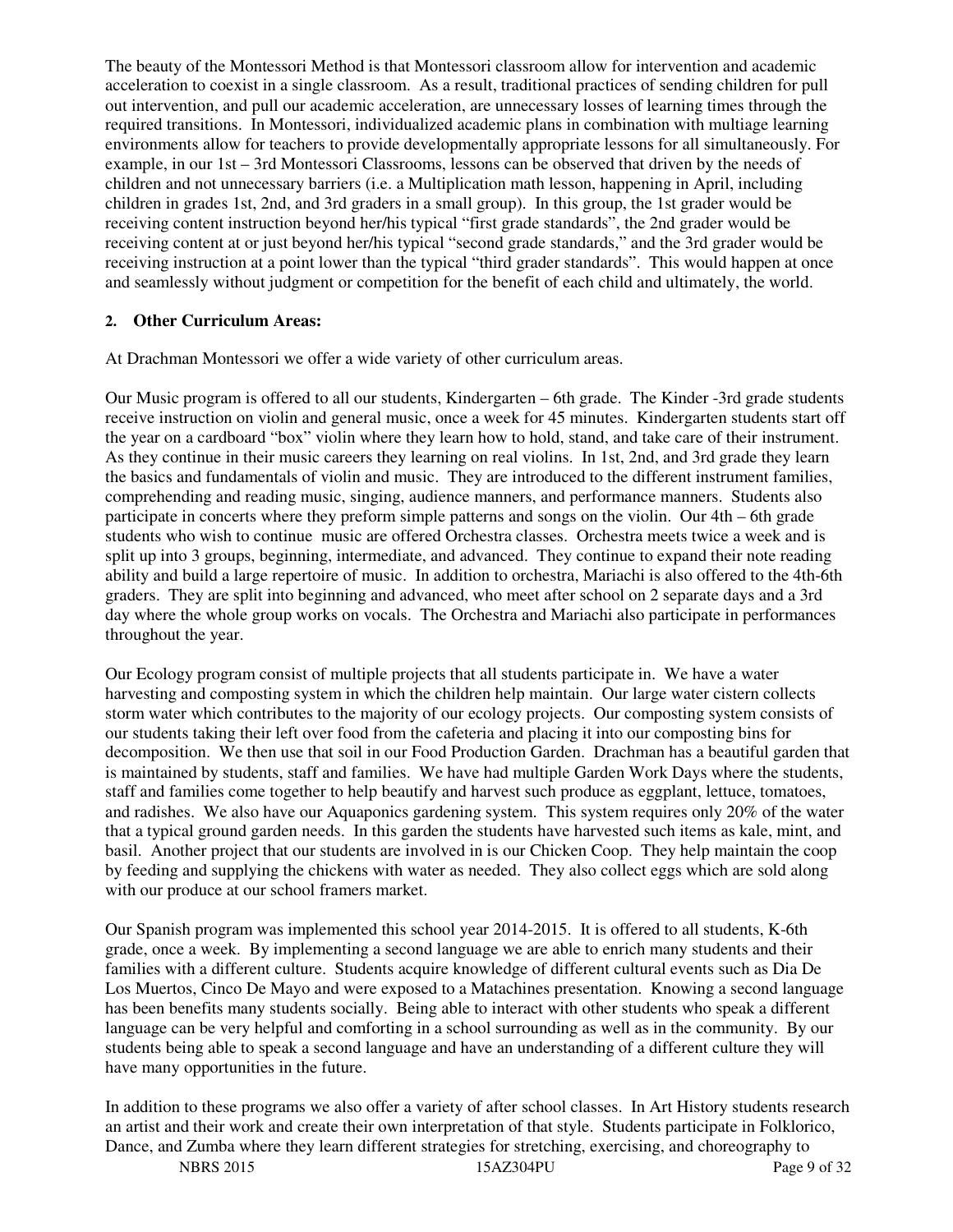perform. In our Nutrition and Cooking classes students learn multiple facts on food groups and are taught how to prepare simple dishes. We also have our championship sports teams where all students are welcomed to participate in. All sports are coached by our principal with support and help from staff.

#### **3. Instructional Methods and Interventions:**

Simultaneous Tier 1 – Tier 3 Instruction/Intervention/Academic Acceleration

The beauty of the Montessori Method is that Montessori classroom allow for intervention and academic acceleration to coexist in a single classroom. As a result, traditional practices of sending children for pull out intervention, and pull our academic acceleration, are unnecessary losses of learning times through the required transitions. In Montessori, individualized academic plans in combination with multiage learning environments allow for teachers to provide developmentally appropriate lessons for all simultaneously. For example, in our 1st – 3rd Montessori Classrooms, lessons can be observed that driven by the needs of children and not unnecessary barriers (i.e. a Multiplication math lesson, happening in April, including children in grades 1st, 2nd, and 3rd graders in a small group). In this group, the 1st grader would be receiving content instruction beyond her/his typical "first grade standards", the 2nd grader would be receiving content at or just beyond her/his typical "second grade standards," and the 3rd grader would be receiving instruction at a point lower than the typical "third grader standards". This would happen at once and seamlessly without judgment or competition for the benefit of each child and ultimately, the world.

In addition, the "Walk to Math Spring 2015 Program" was designed to run from 01/26/15 until 04/20/15 which includes:

- A 45 minute math intervention time four days a week in the afternoons for grades 3rd 6th.
- Students from our multiage classrooms will be grouped by their individual grade levels and math ability levels in group sizes of 8-12 students to receive targeted math instruction during this time.
- 12 certified staff members will teach in the program and form their groups from a total of approximately 90 students.
- Specific standards will be focused on each week of the program and students will receive a formative ATI assessment at the end of each week that will inform further practice during the students' regular work days and during future weeks of the Walk to Math Program.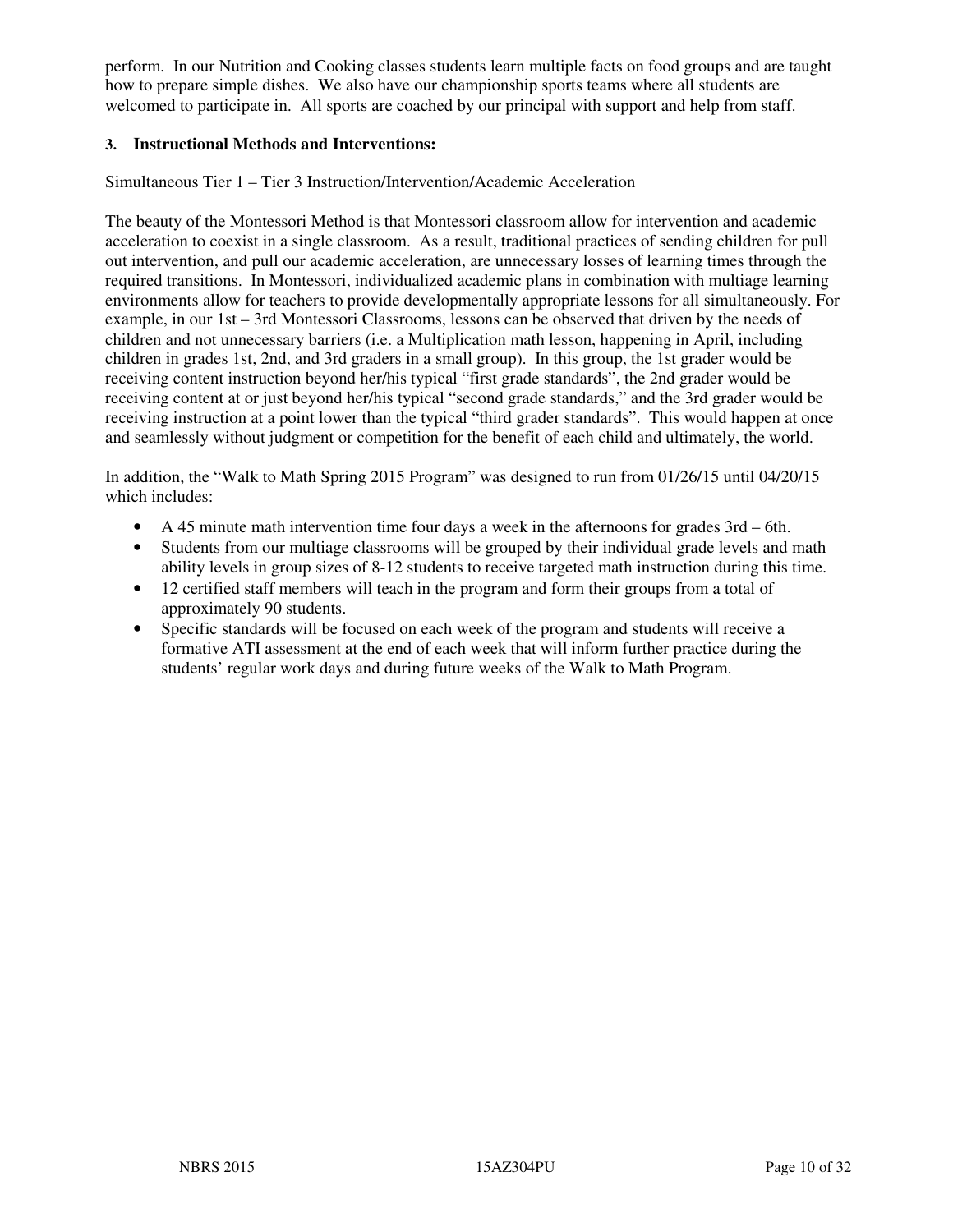# **1. Assessment Results Narrative Summary:**

Drachman Montessori Magnet adopted the Montessori philosophy school-wide during the 2006-2007 school year. One of the fundamental philosophies of the Montessori approach is to "follow the child at her/his own pace of learning." As a result, there was an overextended amount of student choice and instructional patience implemented from 2006 – 2010. A few of Maria Montessori's quotes that explain this philosophy are listed below:

"She (the directress) understands and believes that the children must be free to choose their own occupations just as they must never be interrupted in their spontaneous activities."

- The Absorbent Mind : Clio Montessori Press, 1994: p240, "We must give the child relaxation from the continuous direction of adults. So we give them the right environment, relaxation and freedom from orders."
- The Child, Society and the World :: Clio Press, 1998: p. 78

Since the 2010-2011 school year, Drachman increasingly implemented "controlled choices" for each child based on their individual developmental levels. Children who were not meeting or exceeding academic standards had their academic experiences planned and accelerated to ensure that they were working toward reaching standards.

Additional root causes for Drachman's underperformance and placement in school improvement included that the school did not implement a structured reading block, or specific scientifically based reading intervention for children not meeting standards, because such instructional methods were not deemed to be appropriate to follow in a Montessori based school by the leadership of TUSD from 2008-2010. In addition, the minutes of specific math instruction provided to each child on a daily basis were not regulated or prescribed because that was also deemed to be in contradiction to authentic Montessori practice by the aforementioned leadership.

Over the past five years, Drachman has found the appropriate structures for a successful Montessori program in an urban public school. Our alignment of the Montessori curriculum with state standards that are tested has been at the foundation of our success. We went from having the lowest math scores in our district five years ago to having the highest in the district at this point in time.

# **2. Assessment for Instruction and Learning and Sharing Assessment Results:**

At Drachman, 2nd – 6th Grade Students take Assessment Technology Incorporated benchmark assessments three times a year. The Dynamic Indicators of Basic Early Literacy Skills reading screener is also administered to children in grades K-3rd three times a year, and for students who perform below reading standards in grades 4th and 5th. The benchmark assessments are administered in the same manner as Stanford 10/AIMS/AZMerit tests in regards to student groupings, facilitating accommodations for children in need, and setting up a specific time frame for the assessments.

We make it a priority to share the results of the assessments soon after the data is available. The data is shared with staff, students, and parents within five school days once it is available. Annually, we conference with all parents and guardians by the end of September and assessment data from the end of the previous year and initial data from the current year is presented.

The Assessment Technology Incorporated system also allows teachers to create formative assessments in math and reading. An example of Drachman responding to assessment data with a plan of action can be seen in the Walk to Math program we have developed recently based on data from the December 2014 benchmark assessment. Teachers were provided with a substitute for a day to work with the principal to analyze the ATI Math data to find specific standards that they needed to emphasize in their instruction that showed weak student performance in the fall semester, and they reviewed the TUSD Scope and Sequence of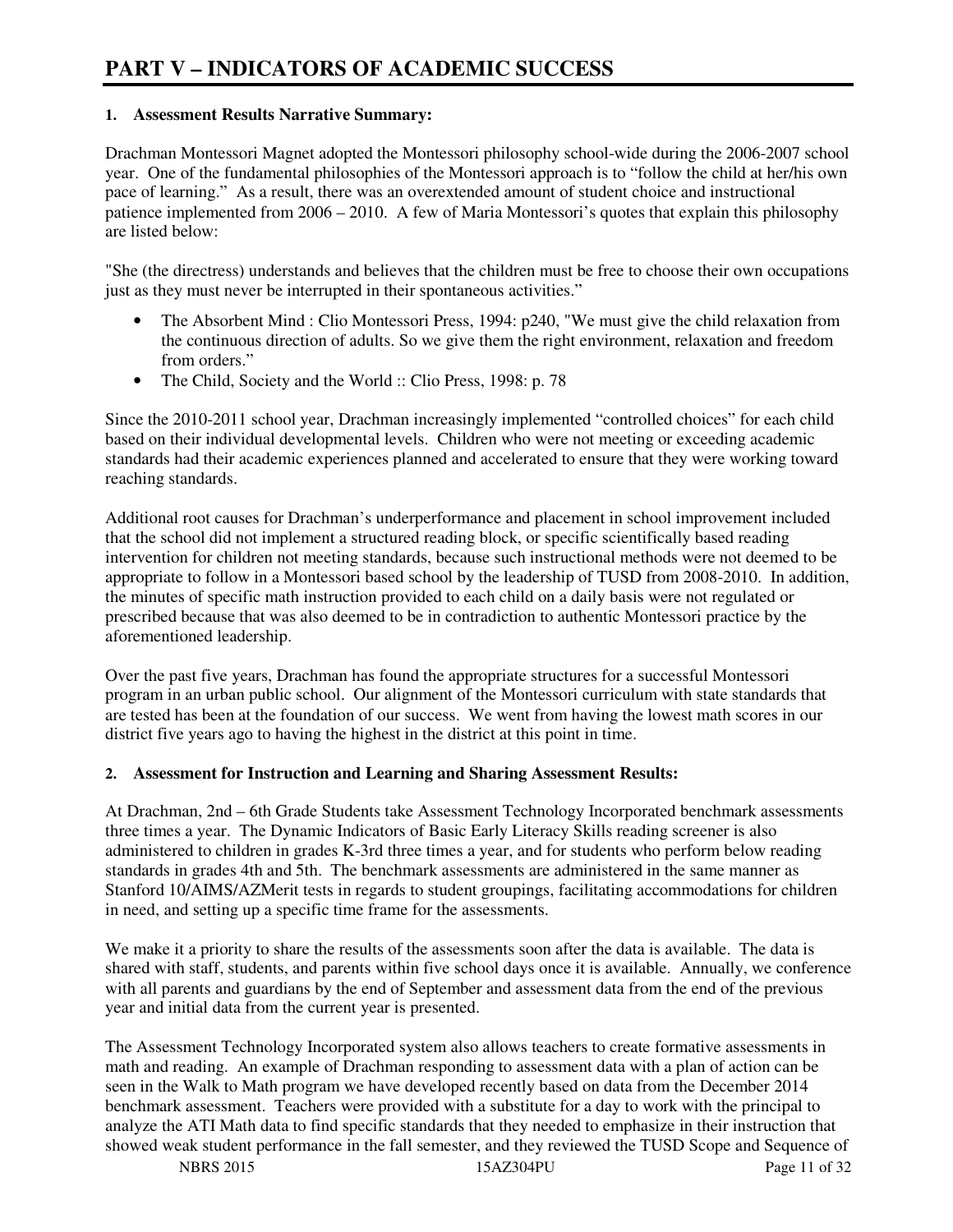Math Standards for the spring semester. As a result, the lesson planning and instruction for the spring semester will address what needed to be focused on again and what the standards are in relation to the spring TUSD Scope and Sequence. In addition, the "Walk to Math Spring 2015 Program" which was previously mentioned.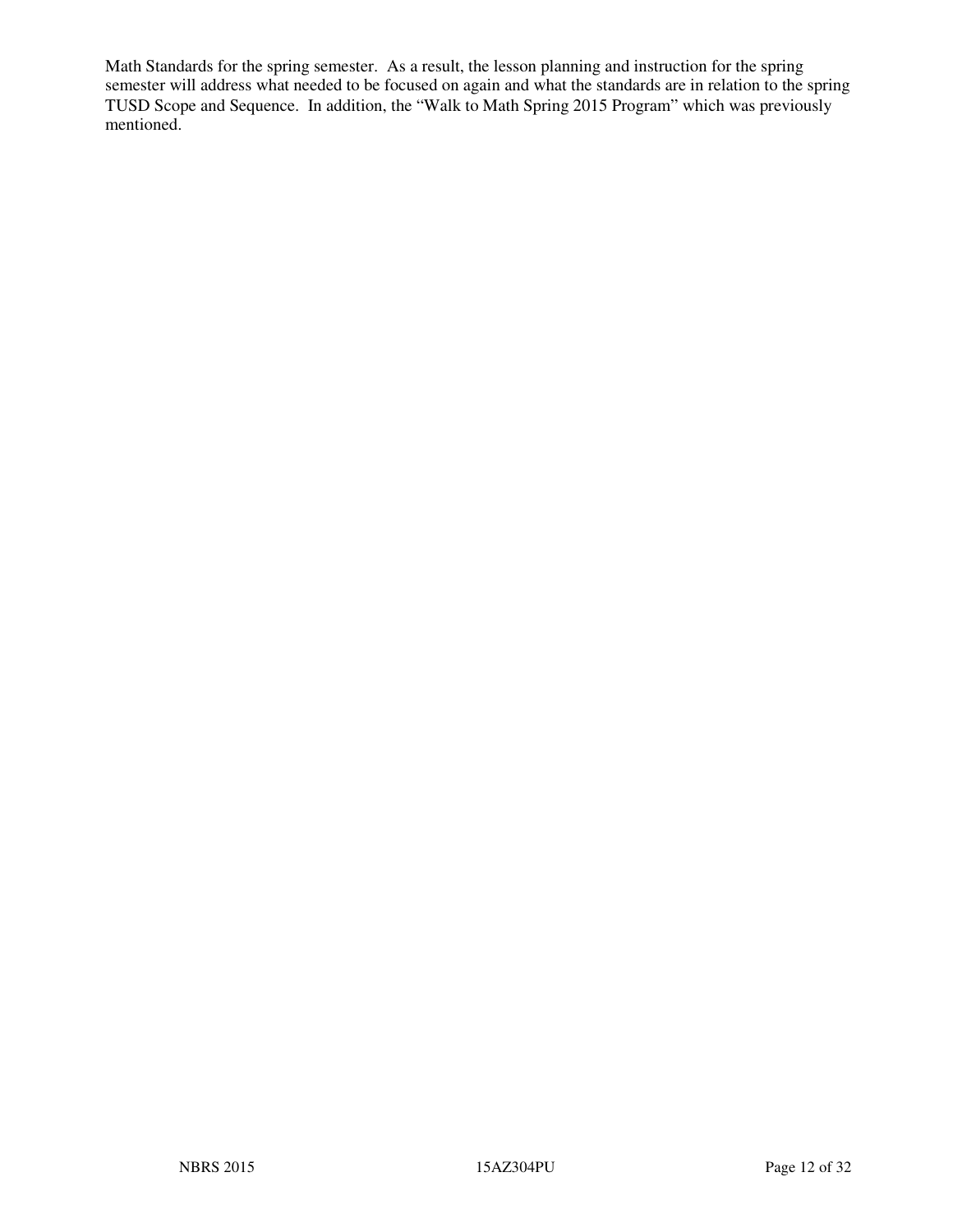## **1. School Climate/Culture**

At Drachman, the intrapersonal connections and our shared movement towards our cosmic task constitutes our motivation and recognition system. That is the essence of a Montessori school with at positive school climate and culture and that is what we have at Drachman. It can also be seen in the words of our academic pride song that is shared with the students at assemblies and before assessments on the intercom system that reads as follows:

Drachman Soar! Dragons Roar! (Drachman's Academic Pride Song) Written By: Jesús Celaya

Drachman Soar! Dragons Roar! We live our life strong. Dream this…sing this academic pride song.

Set your sights on what we learn in class, our timelines are primetime and cosmic's our tasks.

With skills unsurpassed we think with swift speed. Our passion's for math n' with passion we read.

We believe to succeed to proceed together. True and tried you and I unified forever.

We know no never. We live life with no doubts. Our smarts start sparks that ignite, not blow out.

Our insights show routes for thoughts to live correct. Our minds define intensive intellect.

Confidence in effect makes our points profound. Our writing's exciting and fundamentally sound.

We're champions all around Four score for more. With pride within our eyes Flyin' high our roars soar!

Above all, we believe in intrinsic motivation in our Montessori classrooms. As described on the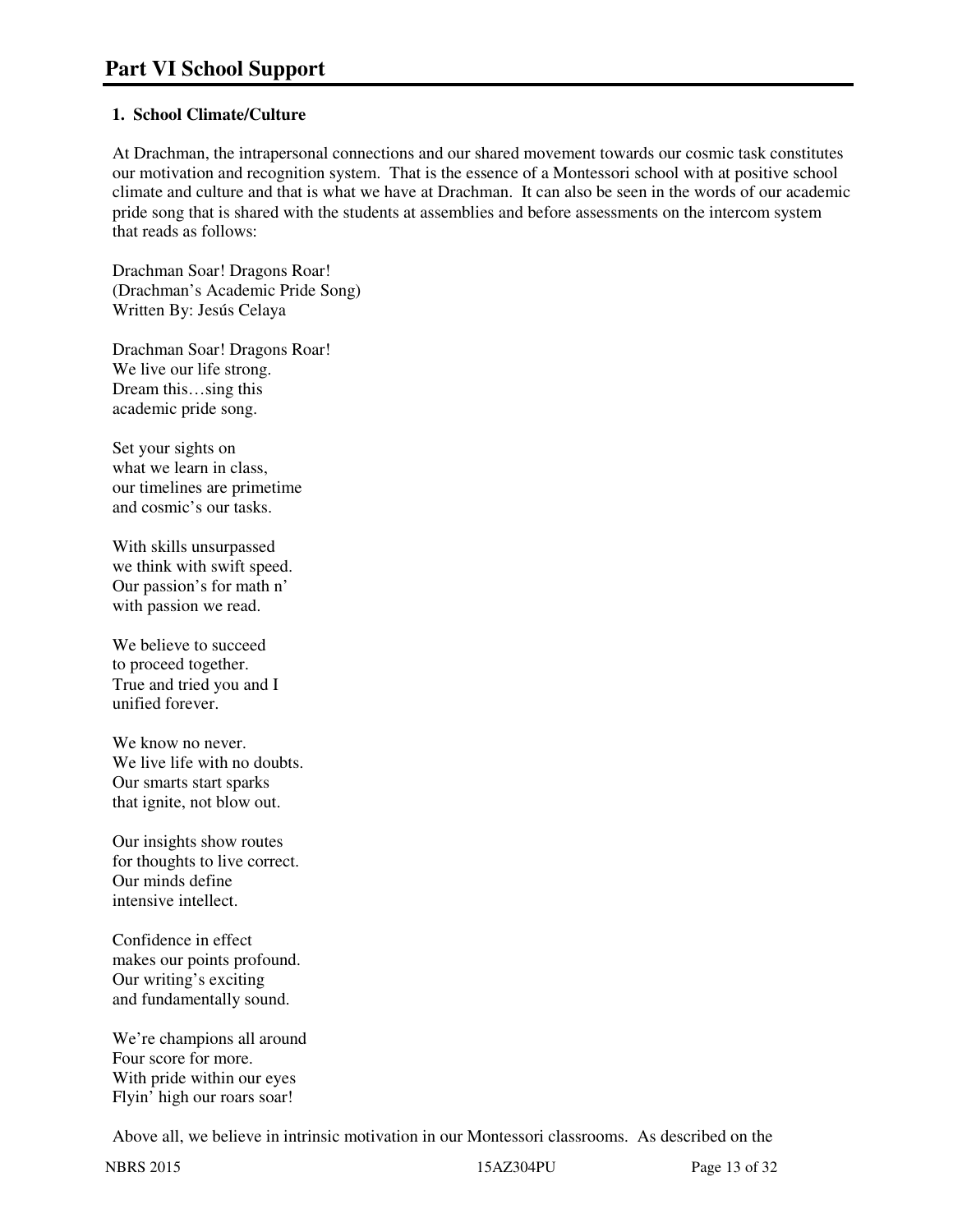International Montessori School website, "An intrinsically motivated student likes to work at school, contribute to lessons and discussions and collaborates with others. At the Montessori school and in the IB sections, we work on the development of intrinsic motivation. This reaches much further than extrinsic motivation, since the latter is very short lived and the child does not feel responsible for the outcome. Intrinsic motivation goes hand in hand with responsibility for self and others. It leads to life long learning and success in one's career."

At Drachman, staff has a close relationship. When new individuals are hired, they are welcomed to the "Drachman Family" that is a collection of certified staff who have an average of 7 years working at Drachman. There is very little teacher turnover, and this is a challenge in a state such as Arizona that funds public education at low levels traditionally. Over the past five years, more than 95% of teachers surveyed at Drachman indicate that they are satisfied with how there are respected and honored with their employment at Drachman. We are a true community of life-long learners and we follow our vision well.

#### **2. Engaging Families and Community**

In the Drachman school community families are considered partners in their children's education. Working together, school staff, families and the greater community to plan, construct and evaluate how to engage families we believe that we can help our students to achieve their greatest potential. This partnership will promote the importance of daily attendance, good grades and a positive feeling about being at school so that our children are prepared to go on to middle school and high school creating a college culture. Our policy outlines the ways that we will establish a strong partnership to help students succeed as we build a cohesive collaboration:

- Every year Drachman school will offer a meeting for families to give input about the Title I budget. This will be done twice once in the spring, again in the fall and a written record will be available for those unable to attend.

- Drachman school will offer a variety of meeting times making information available to all parents. Parents will be notified of meetings at least one week in advance, and childcare will be provided. Meeting sponsored by the school will request parental input, ideas and decisions concerning parental involvement activities and their child's educational program. Information will also be made available through the Drachman school web site and the school will work towards creating a listserv for families using the internet.

- Drachman school will use a student, teacher parent compact describing the responsibilities of each for high student academic achievement. This compact will be reviewed annually for it's effectiveness
- Drachman school will annually review this parent involvement policy to ensure that the components described within are occurring and are adjusted to support student success.
- Drachman school will offer parents the following 6 ways to be involved in the Drachman community:

1. Parenting-a survey will be used to find out the most convenient days, times and locations for parents to meet. Considerations for childcare and interpretation will also be taken into account. Parents may request workshops about child development, discipline or other areas of interest.

2. Communication-the school will make information available to families in a variety of formats including postings on campus in highly visible areas, electronic format in addition to announcements sent home with students. Additionally parents will be asked to communicate with the school and staff to work together through newsletters, phone calls, email and surveys.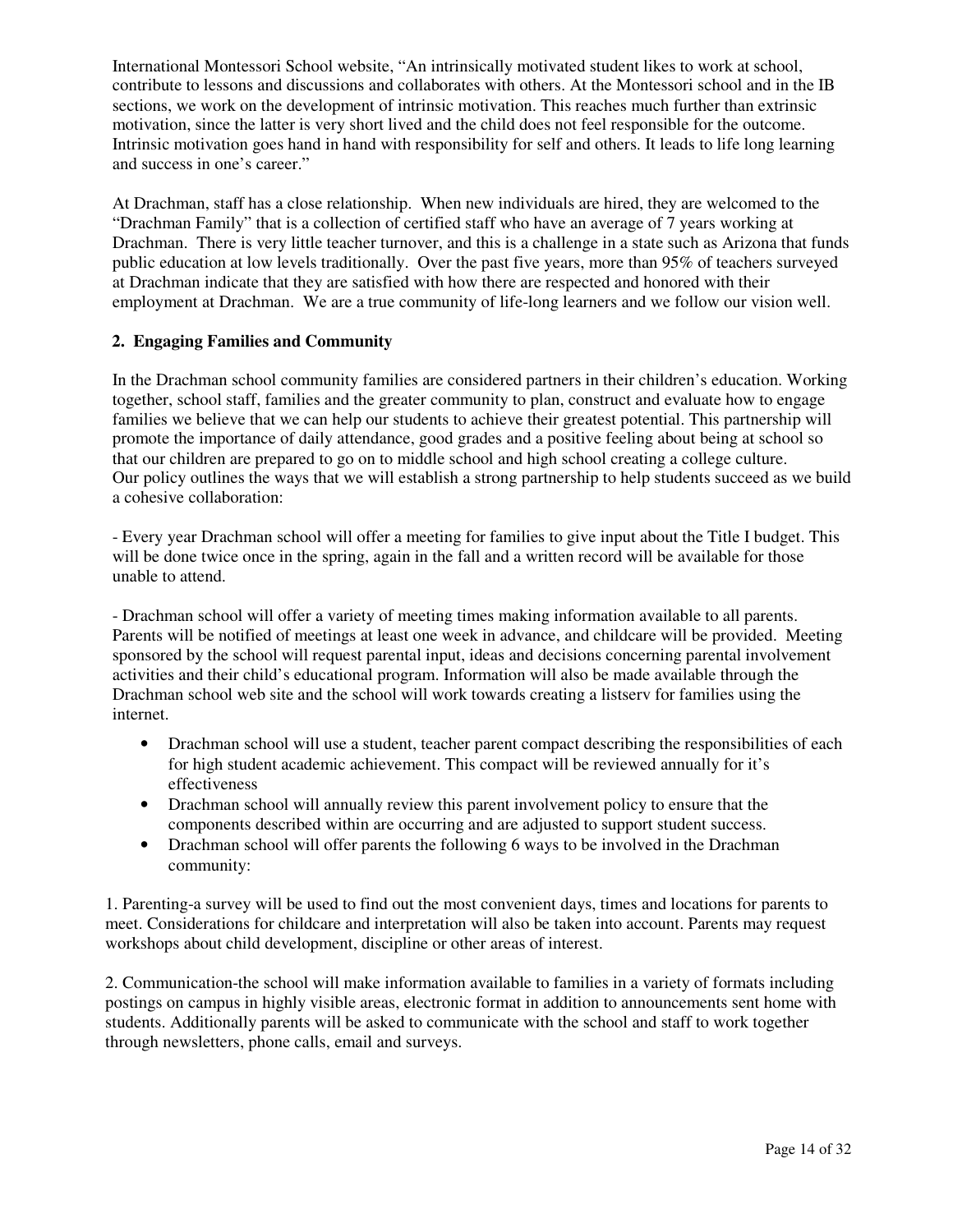3. Volunteering-families have the opportunity to serve in a volunteer capacity both on and off campus. The following ways are available for families to participate:

- Working in the classroom or library helping by listening to children read
- Attending student performances
- Participating in the Parent-Teacher Association (PTA)
- Being a member of the school council
- Helping raise tax credit money
- School beautification
- Helping with after school programs
- Monitoring the safety on campus
- Seeking donations that will provide incentives for improving student attendance or reading goals
- Creating a school culture that promotes parental involvement

4. Learning at home-families may request workshops about the school program or specific areas of interest such as AIMS information, parental access page, Arizona State Standards or other topics of interest.

5. Decision making-families will have the opportunity to help the school make decisions through the school council, PTA and participation in the annual Title I budget meeting.

6. Collaborating with the community-families will be able to request information about services, resources, activities in the community including summer programs for students.

7. Student Attendance-families can help by sending their children to school on time every day. Students who are excessively absent miss valuable classroom time, and when students enter their classroom late it disrupts the class routine and the educational environment. TUSD administrative regulations number 5110- B Attendance states: The minimum attendance standard is 85% of the total number of days the student is enrolled in the Tucson Unified School District. A student's promotion to the next grade at the end of the year is at risk if absences exceed 15% of the school year. A tardy is considered an absence of one sixth of the school day. In addition, if your child is a Magnet or Open Enrolled student, your child's placement at Drachman may become in jeopardy if attendance concerns continue (if your child totals 10 or more absences and/or 15 or more tardies by the end of the year), and your child's enrollment at Drachman may end as a result.

This policy was created by Drachman school staff and parents together. It also was reviewed by all staff and families in addition to the school council. Information will be made available in the languages of the Drachman families.

# **3. Professional Development**

According to Maria Montessori, "The secret of good teaching is to regard the child's intelligence as a fertile field in which seeds may be sown, to grow under the heat of a flaming imagination." At Drachman, the principal and curriculum facilitator attend District-Led professional development sessions on the Curriculum Roll-Out of the Arizona College and Career Readiness State Standards. Together, they plan and implement professional development sessions with the staff. Feedback will be collected from the sessions and it will be used to strengthen professional development overall. Professional development that examine data take place monthly. Performance on specific standards by specific students will be analyzed and acted upon during these sessions. Data Charts that are color coded based on the FAME (Falling Far Below, Approaching, Meets, and Exceeds standards) scale and that include student performance on up to seven previous Math and Reading assessments will be constructed by the Principal and distributed to all classroom and resource staff for professional development use.

Teachers also work in their Professional Learning Communities with grade level team members on a weekly basis for 85 minutes outside of their weekly professional development school-wide sessions while on their contract time. During their PLC sessions, at least Bi-Monthly, they will discuss plans and data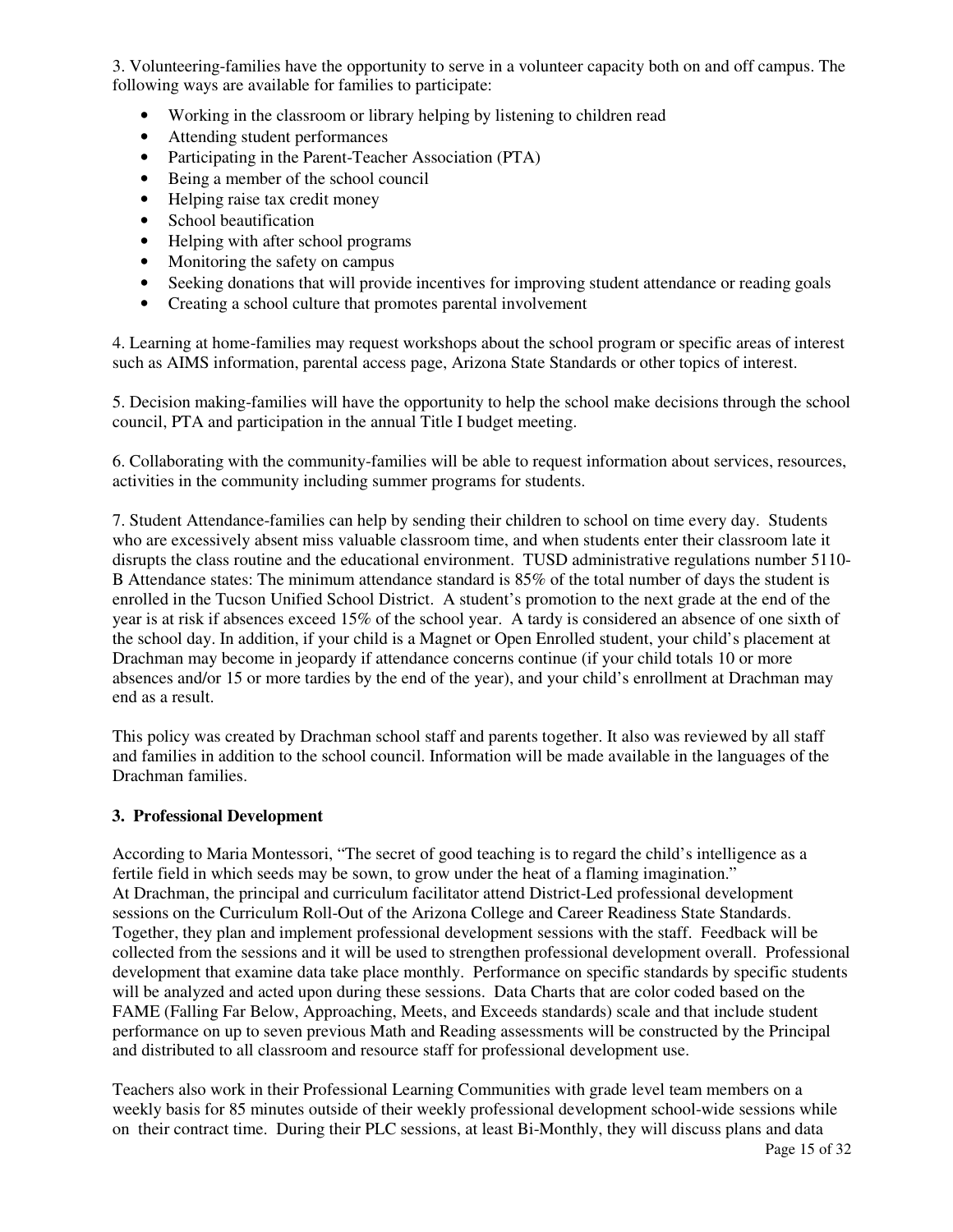related to the ELA implementation in their classrooms.

We are also fortunate to have Magnet funds to send teachers to formal Montessori training to obtain their Montessori credentials for teaching in Tucson at the Khalsa Montessori Teacher Training organization. We send 1-3 teachers to the training annually so that they can accomplish the following goals according to the training organization, The components of this course include:

The Academic phase (350 hours comprising 329 hours of scheduled classes for lectures and materials demonstrations plus 21 hours of observations) includes lectures on Montessori Principles and Philosophy, Child Development, Class Leadership, Curriculum Design, demonstrations of Montessori materials and preparation of material albums. The Practicum phase (1080 hours of paid or volunteer internship in a 6-9 classroom of a Montessori school) is a practice teaching experience which includes observations, assignments and evaluations by the supervising teacher

and the Practicum supervisor. The Final Evaluation includes 7 hours of Oral and Written examinations. Graduates of the Elementary 1 Course will receive an "Elementary 1" Montessori Teaching Credential.

Our ultimate goal is to become an accredited Montessori school with 100% of staff teaching with Montessori Credentials.

#### **4. School Leadership**

Over the past two years, Drachman has been able to retain 100% of its Highly Qualified Teachers except for staff who have retired (with the exception of one teacher who left Drachman because she had expected it to become a K-7 school this year and a K-8 next year in which her own son would attend...since that was not granted, she and her two Drachman students left for this school year). We were awarded four grants this year (Target Corporation, EEF, & Green Apple Days of Service). We had high levels of volunteer service as well (as documented by Community Representatives). Positive SQS results related to this area are as follows:

- 2014 Staff SOS Response to "Operating as a professional learning community helps to improve instruction at this school" shows that 2.2% of the staff disagree.
- 2014 Staff SOS Response to "The general climate for diversity at my school is welcoming" shows that 2% of the staff disagree.
- 2014 Staff SOS Response to "My professional growth is valued, supported and encouraged as part of my job" shows that 6.4% of the staff disagree.
- 2014 Staff SOS Response to "Overall, I am very satisfied with my school" shows that 4.2% of the staff disagree.
- 2014 Staff SQS Response to "I'm very satisfied with my current position in TUSD" shows that 4.2% of the staff disagree.

Drachman's Leadership Team (Which includes the Magnet Team, School Council, and PTA) meets monthly to author and review the school's Continuous Improvement Plan (CIP), assess the CIP, and develop ways to share successes with the CIP. Specific members of the team are responsible for representing and informing specific stakeholders. This is measured by SQS responses. The team, as well as the principal, communicates its actions, in alignment with CIP goals, during meetings, through hard copies of newsletters, and on Drachman's Email Listserv. The CIP will be a living document that is valued and acted upon by the staff with pride.

On a daily basis, the principal examines individualized staff data to know how to better support and respond to the needs of staff. He does not make staff wait more than 12 hours to get a response from him on any issue, and with most cases, he responds within 1-2 hours. He connects with staff on professionally personal levels to keep them motivated and continually willing to contribute to Drachman's Mission and Vision.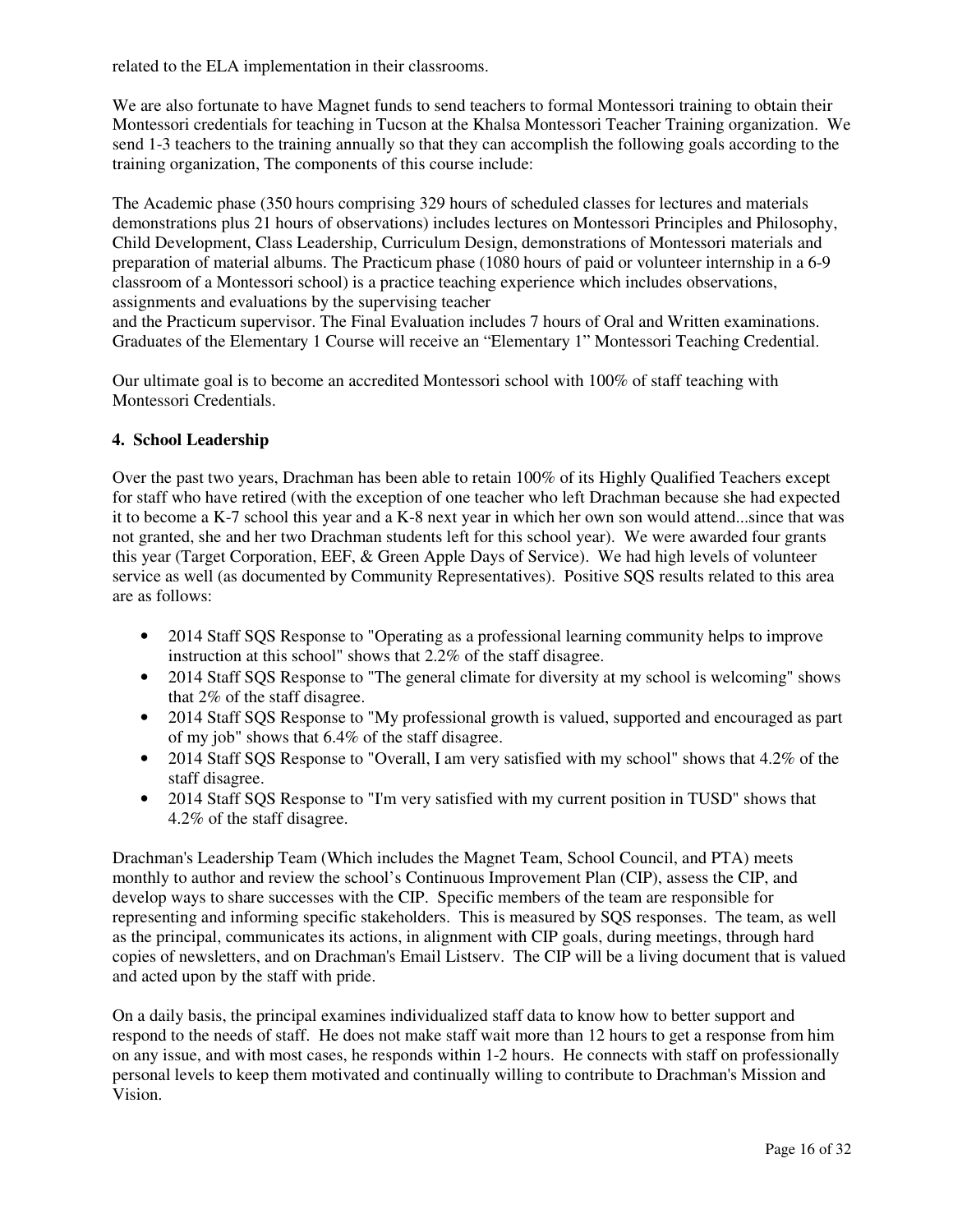| <b>Subject:</b> Math                | <b>Test:</b> Arizona Instrument to Measure |
|-------------------------------------|--------------------------------------------|
|                                     | Standards                                  |
| <b>All Students Tested/Grade: 3</b> | <b>Edition/Publication Year: N/A</b>       |
| <b>Publisher: Pearson</b>           |                                            |

| School Year                      | 2013-2014 | 2012-2013      | 2011-2012 | 2010-2011 | 2009-2010      |
|----------------------------------|-----------|----------------|-----------|-----------|----------------|
| Testing month                    | Apr       | Apr            | Apr       | Apr       | Apr            |
| <b>SCHOOL SCORES*</b>            |           |                |           |           |                |
| Meets Standards and above        | 27        | 30             | 36        | 30        | 30             |
| <b>Exceeds Standards</b>         | 6         | $\overline{7}$ | 10        | 8         | $\overline{7}$ |
| Number of students tested        | 32        | 44             | 44        | 39        | 65             |
| Percent of total students tested | 100       | 100            | 100       | 100       | 100            |
| Number of students tested with   |           |                |           |           |                |
| alternative assessment           |           |                |           |           |                |
| % of students tested with        | 100       |                |           |           |                |
| alternative assessment           |           |                |           |           |                |
| <b>SUBGROUP SCORES</b>           |           |                |           |           |                |
| 1. Free and Reduced-Price        |           |                |           |           |                |
| Meals/Socio-Economic/            |           |                |           |           |                |
| <b>Disadvantaged Students</b>    |           |                |           |           |                |
| Meets Standards and above        |           |                |           |           |                |
| <b>Exceeds Standards</b>         |           |                |           |           |                |
| Number of students tested        |           |                |           |           |                |
| 2. Students receiving Special    |           |                |           |           |                |
| <b>Education</b>                 |           |                |           |           |                |
| Meets Standards and above        |           |                |           |           |                |
| <b>Exceeds Standards</b>         |           |                |           |           |                |
| Number of students tested        |           |                |           |           |                |
| 3. English Language Learner      |           |                |           |           |                |
| <b>Students</b>                  |           |                |           |           |                |
| Meets Standards and above        |           |                |           |           |                |
| <b>Exceeds Standards</b>         |           |                |           |           |                |
| Number of students tested        |           |                |           |           |                |
| 4. Hispanic or Latino            |           |                |           |           |                |
| <b>Students</b>                  |           |                |           |           |                |
| Meets Standards and above        | 25        | 20             | 27        | 19        | 17             |
| <b>Exceeds Standards</b>         | 5         | 5              | 3         | 6         | $\overline{4}$ |
| Number of students tested        | 28        | 32             | 34        | 25        | 41             |
| 5. African-American              |           |                |           |           |                |
| <b>Students</b>                  |           |                |           |           |                |
| Meets Standards and above        |           |                |           |           |                |
| <b>Exceeds Standards</b>         |           |                |           |           |                |
| Number of students tested        |           |                |           |           |                |
| <b>6. Asian Students</b>         |           |                |           |           |                |
| Meets Standards and above        |           |                |           |           |                |
| <b>Exceeds Standards</b>         |           |                |           |           |                |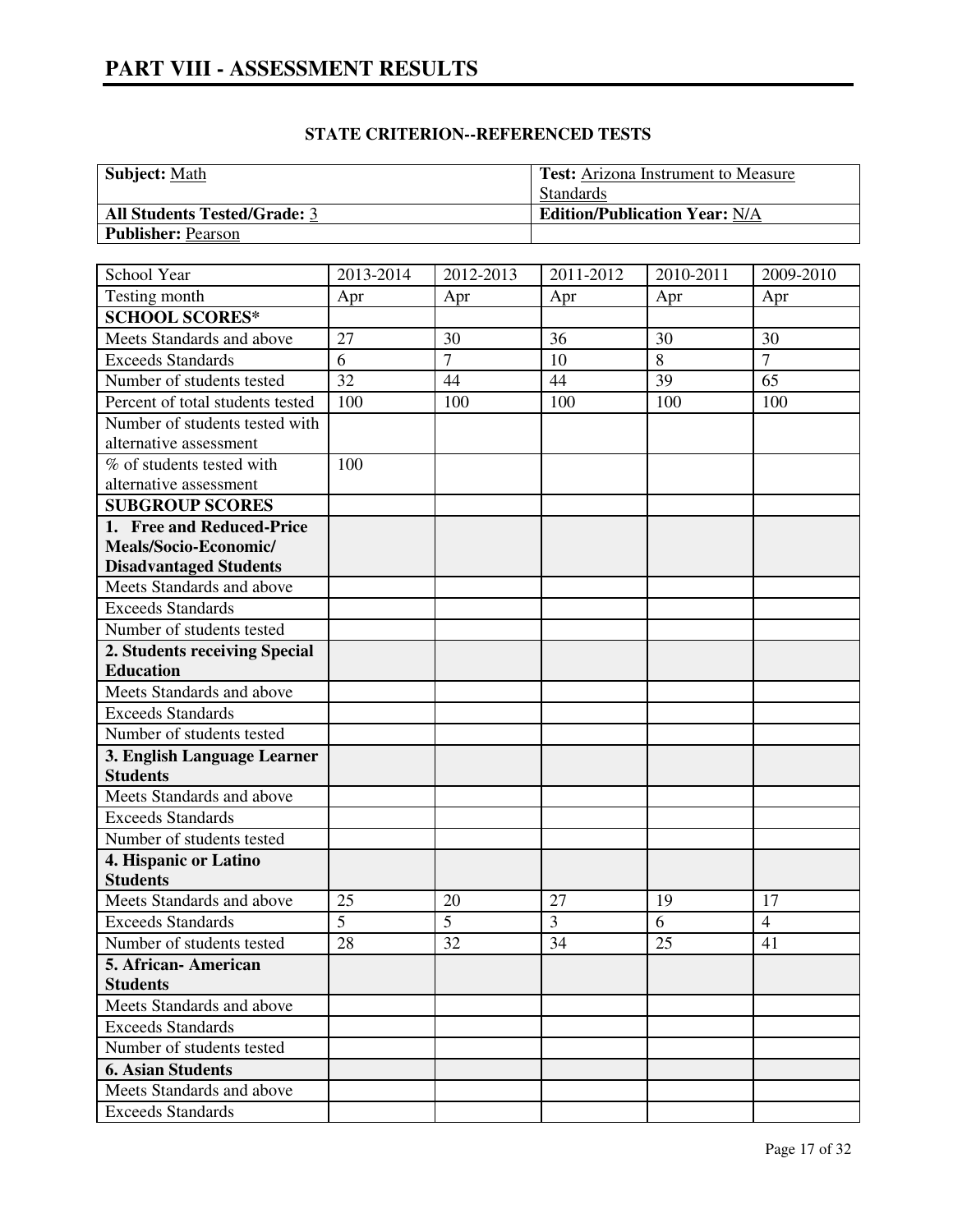| School Year                      | 2013-2014 | 2012-2013 | 2011-2012 | 2010-2011 | 2009-2010 |
|----------------------------------|-----------|-----------|-----------|-----------|-----------|
| Number of students tested        |           |           |           |           |           |
| 7. American Indian or            |           |           |           |           |           |
| <b>Alaska Native Students</b>    |           |           |           |           |           |
| Meets Standards and above        |           |           |           |           |           |
| <b>Exceeds Standards</b>         |           |           |           |           |           |
| Number of students tested        |           |           |           |           |           |
| 8. Native Hawaiian or other      |           |           |           |           |           |
| <b>Pacific Islander Students</b> |           |           |           |           |           |
| Meets Standards and above        |           |           |           |           |           |
| <b>Exceeds Standards</b>         |           |           |           |           |           |
| Number of students tested        |           |           |           |           |           |
| 9. White Students                |           |           |           |           |           |
| Meets Standards and above        |           |           |           |           |           |
| <b>Exceeds Standards</b>         |           |           |           |           |           |
| Number of students tested        |           |           |           |           |           |
| 10. Two or More Races            |           |           |           |           |           |
| identified Students              |           |           |           |           |           |
| Meets Standards and above        |           |           |           |           |           |
| <b>Exceeds Standards</b>         |           |           |           |           |           |
| Number of students tested        |           |           |           |           |           |
| 11. Other 1: Other 1             |           |           |           |           |           |
| Meets Standards and above        |           |           |           |           |           |
| <b>Exceeds Standards</b>         |           |           |           |           |           |
| Number of students tested        |           |           |           |           |           |
| 12. Other 2: Other 2             |           |           |           |           |           |
| Meets Standards and above        |           |           |           |           |           |
| <b>Exceeds Standards</b>         |           |           |           |           |           |
| Number of students tested        |           |           |           |           |           |
| 13. Other 3: Other 3             |           |           |           |           |           |
| Meets Standards and above        |           |           |           |           |           |
| <b>Exceeds Standards</b>         |           |           |           |           |           |
| Number of students tested        |           |           |           |           |           |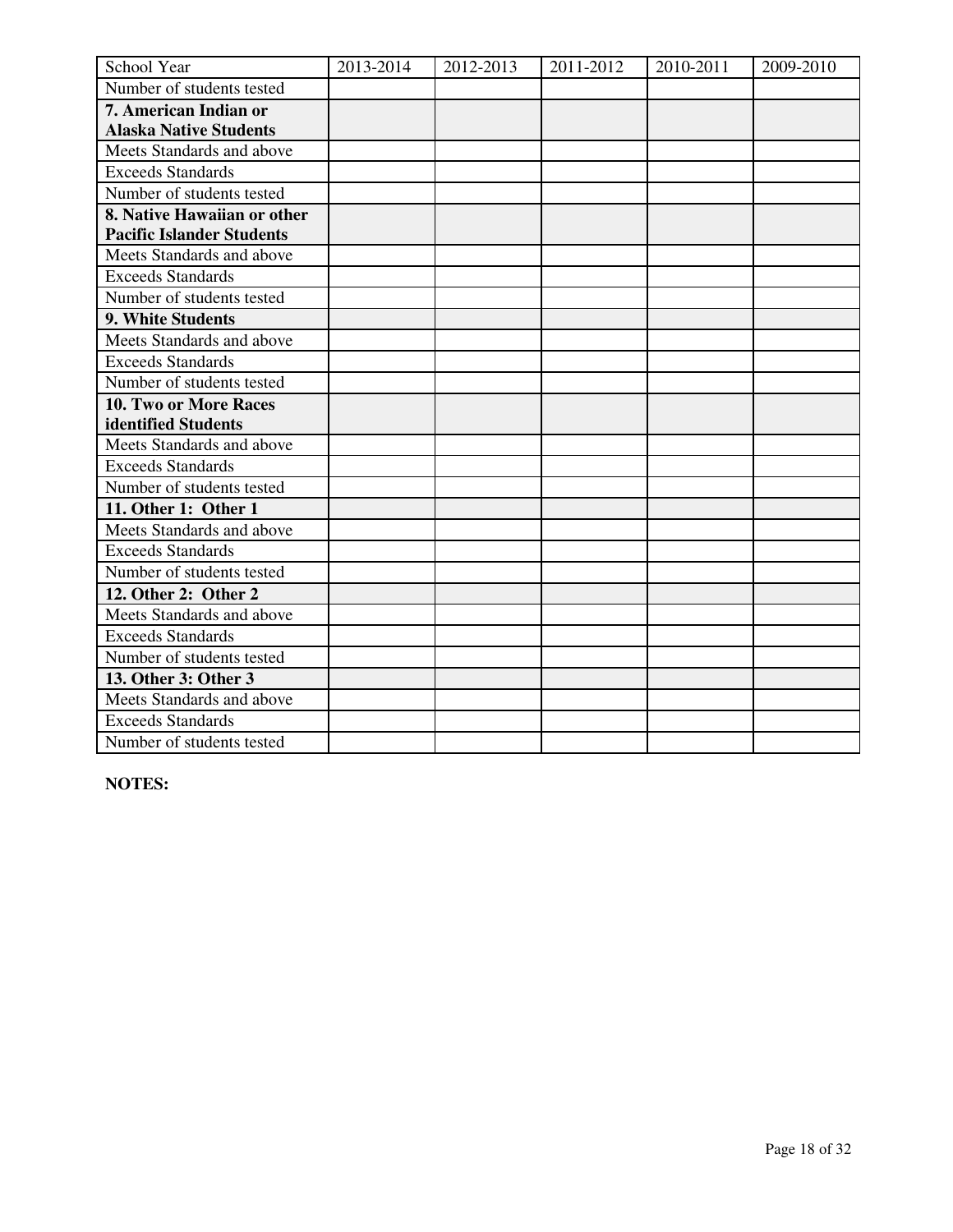| <b>Subject: Math</b>                | <b>Test:</b> Arizona Instrument to Measure |
|-------------------------------------|--------------------------------------------|
|                                     | Standards                                  |
| <b>All Students Tested/Grade: 4</b> | <b>Edition/Publication Year: N/A</b>       |
| <b>Publisher: Pearson</b>           |                                            |

| School Year                                            | 2013-2014      | 2012-2013 | 2011-2012      | 2010-2011      | 2009-2010        |
|--------------------------------------------------------|----------------|-----------|----------------|----------------|------------------|
| Testing month                                          | Apr            | Apr       | Apr            | Apr            | Apr              |
| <b>SCHOOL SCORES*</b>                                  |                |           |                |                |                  |
| Meets Standards and above                              | 30             | 23        | 19             | 25             | 7                |
| <b>Exceeds Standards</b>                               | 9              | 6         | $\overline{4}$ | $\overline{5}$ | $\mathbf{1}$     |
| Number of students tested                              | 35             | 43        | 41             | 48             | 50               |
| Percent of total students tested                       | 100            | 100       | 100            | 100            | 100              |
| Number of students tested with                         |                |           |                |                |                  |
| alternative assessment                                 |                |           |                |                |                  |
| % of students tested with                              | 100            |           |                |                |                  |
| alternative assessment                                 |                |           |                |                |                  |
| <b>SUBGROUP SCORES</b>                                 |                |           |                |                |                  |
| 1. Free and Reduced-Price                              |                |           |                |                |                  |
| Meals/Socio-Economic/                                  |                |           |                |                |                  |
| <b>Disadvantaged Students</b>                          |                |           |                |                |                  |
| Meets Standards and above                              |                |           |                |                |                  |
| <b>Exceeds Standards</b>                               |                |           |                |                |                  |
| Number of students tested                              |                |           |                |                |                  |
| 2. Students receiving Special                          |                |           |                |                |                  |
| <b>Education</b>                                       |                |           |                |                |                  |
| Meets Standards and above                              |                |           |                |                |                  |
| <b>Exceeds Standards</b>                               |                |           |                |                |                  |
| Number of students tested                              |                |           |                |                |                  |
| 3. English Language Learner                            |                |           |                |                |                  |
| <b>Students</b>                                        |                |           |                |                |                  |
| Meets Standards and above                              |                |           |                |                |                  |
| <b>Exceeds Standards</b>                               |                |           |                |                |                  |
| Number of students tested                              |                |           |                |                |                  |
| 4. Hispanic or Latino                                  |                |           |                |                |                  |
| <b>Students</b>                                        |                |           |                |                |                  |
| Meets Standards and above                              | 19             | 19        | 13             | 12             | 5                |
| <b>Exceeds Standards</b>                               | $\overline{5}$ | 3         | $\overline{4}$ | $\overline{2}$ | $\boldsymbol{0}$ |
| Number of students tested                              | 23             | 35        | 28             | 28             | 41               |
| 5. African-American                                    |                |           |                |                |                  |
| <b>Students</b>                                        |                |           |                |                |                  |
| Meets Standards and above                              |                |           |                |                |                  |
| <b>Exceeds Standards</b>                               |                |           |                |                |                  |
| Number of students tested                              |                |           |                |                |                  |
| <b>6. Asian Students</b>                               |                |           |                |                |                  |
| Meets Standards and above                              |                |           |                |                |                  |
| <b>Exceeds Standards</b>                               |                |           |                |                |                  |
| Number of students tested                              |                |           |                |                |                  |
| 7. American Indian or<br><b>Alaska Native Students</b> |                |           |                |                |                  |
|                                                        |                |           |                |                |                  |
| Meets Standards and above                              |                |           |                |                |                  |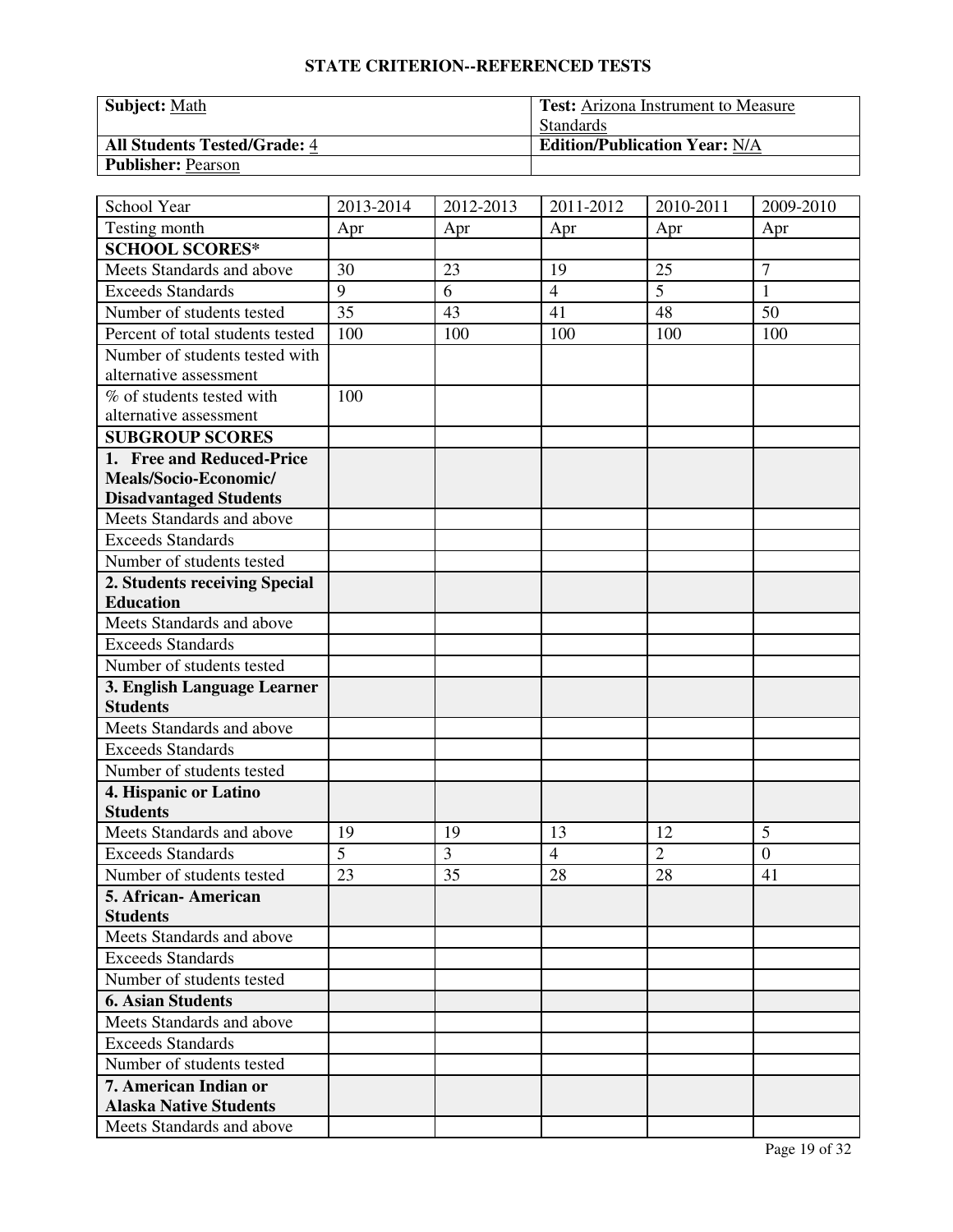| School Year                      | 2013-2014 | 2012-2013 | 2011-2012 | 2010-2011 | 2009-2010 |
|----------------------------------|-----------|-----------|-----------|-----------|-----------|
| <b>Exceeds Standards</b>         |           |           |           |           |           |
| Number of students tested        |           |           |           |           |           |
| 8. Native Hawaiian or other      |           |           |           |           |           |
| <b>Pacific Islander Students</b> |           |           |           |           |           |
| Meets Standards and above        |           |           |           |           |           |
| <b>Exceeds Standards</b>         |           |           |           |           |           |
| Number of students tested        |           |           |           |           |           |
| 9. White Students                |           |           |           |           |           |
| Meets Standards and above        |           |           |           |           |           |
| <b>Exceeds Standards</b>         |           |           |           |           |           |
| Number of students tested        |           |           |           |           |           |
| 10. Two or More Races            |           |           |           |           |           |
| identified Students              |           |           |           |           |           |
| Meets Standards and above        |           |           |           |           |           |
| <b>Exceeds Standards</b>         |           |           |           |           |           |
| Number of students tested        |           |           |           |           |           |
| 11. Other 1: Other 1             |           |           |           |           |           |
| Meets Standards and above        |           |           |           |           |           |
| <b>Exceeds Standards</b>         |           |           |           |           |           |
| Number of students tested        |           |           |           |           |           |
| 12. Other 2: Other 2             |           |           |           |           |           |
| Meets Standards and above        |           |           |           |           |           |
| <b>Exceeds Standards</b>         |           |           |           |           |           |
| Number of students tested        |           |           |           |           |           |
| 13. Other 3: Other 3             |           |           |           |           |           |
| Meets Standards and above        |           |           |           |           |           |
| <b>Exceeds Standards</b>         |           |           |           |           |           |
| Number of students tested        |           |           |           |           |           |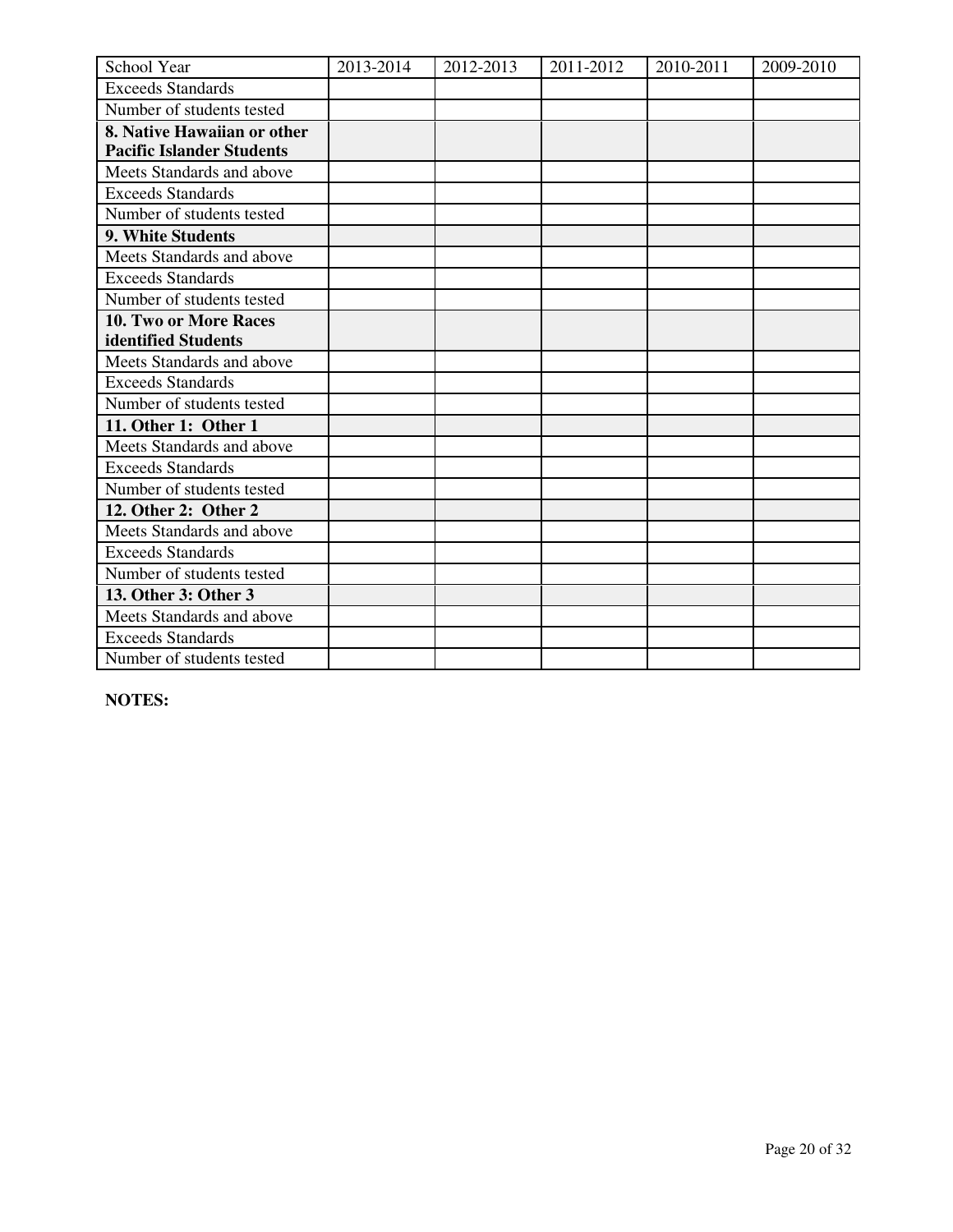| <b>Subject: Math</b>                | <b>Test:</b> Arizona Instrument to Measure |
|-------------------------------------|--------------------------------------------|
|                                     | <b>Standards</b>                           |
| <b>All Students Tested/Grade: 5</b> | <b>Edition/Publication Year: N/A</b>       |
| <b>Publisher: Pearson</b>           |                                            |

| School Year                      | 2013-2014      | 2012-2013      | 2011-2012      | 2010-2011      | 2009-2010      |
|----------------------------------|----------------|----------------|----------------|----------------|----------------|
| Testing month                    | Apr            | Apr            | Apr            | Apr            | Apr            |
| <b>SCHOOL SCORES*</b>            |                |                |                |                |                |
| Meets Standards and above        | 23             | 21             | 19             | 16             | 11             |
| <b>Exceeds Standards</b>         | 6              | 5              | $\overline{4}$ | $\overline{2}$ | $\overline{0}$ |
| Number of students tested        | 41             | 40             | 49             | 45             | 45             |
| Percent of total students tested | 100            | 100            | 100            | 100            | 100            |
| Number of students tested with   |                |                |                |                |                |
| alternative assessment           |                |                |                |                |                |
| % of students tested with        | $\overline{0}$ |                |                |                |                |
| alternative assessment           |                |                |                |                |                |
| <b>SUBGROUP SCORES</b>           |                |                |                |                |                |
| 1. Free and Reduced-Price        |                |                |                |                |                |
| Meals/Socio-Economic/            |                |                |                |                |                |
| <b>Disadvantaged Students</b>    |                |                |                |                |                |
| Meets Standards and above        |                |                |                |                |                |
| <b>Exceeds Standards</b>         |                |                |                |                |                |
| Number of students tested        |                |                |                |                |                |
| 2. Students receiving Special    |                |                |                |                |                |
| <b>Education</b>                 |                |                |                |                |                |
| Meets Standards and above        |                |                |                |                |                |
| <b>Exceeds Standards</b>         |                |                |                |                |                |
| Number of students tested        |                |                |                |                |                |
| 3. English Language Learner      |                |                |                |                |                |
| <b>Students</b>                  |                |                |                |                |                |
| Meets Standards and above        |                |                |                |                |                |
| <b>Exceeds Standards</b>         |                |                |                |                |                |
| Number of students tested        |                |                |                |                |                |
| 4. Hispanic or Latino            |                |                |                |                |                |
| <b>Students</b>                  |                |                |                |                |                |
| Meets Standards and above        | 25             | 16             | 11             | 14             | 10             |
| <b>Exceeds Standards</b>         | $\overline{4}$ | $\overline{4}$ | $\mathbf{1}$   | $\overline{2}$ | $\overline{0}$ |
| Number of students tested        | 31             | 26             | 30             | 40             | 34             |
| 5. African-American              |                |                |                |                |                |
| <b>Students</b>                  |                |                |                |                |                |
| Meets Standards and above        |                |                |                |                |                |
| <b>Exceeds Standards</b>         |                |                |                |                |                |
| Number of students tested        |                |                |                |                |                |
| <b>6. Asian Students</b>         |                |                |                |                |                |
| Meets Standards and above        |                |                |                |                |                |
| <b>Exceeds Standards</b>         |                |                |                |                |                |
| Number of students tested        |                |                |                |                |                |
| 7. American Indian or            |                |                |                |                |                |
| <b>Alaska Native Students</b>    |                |                |                |                |                |
| Meets Standards and above        |                |                |                |                |                |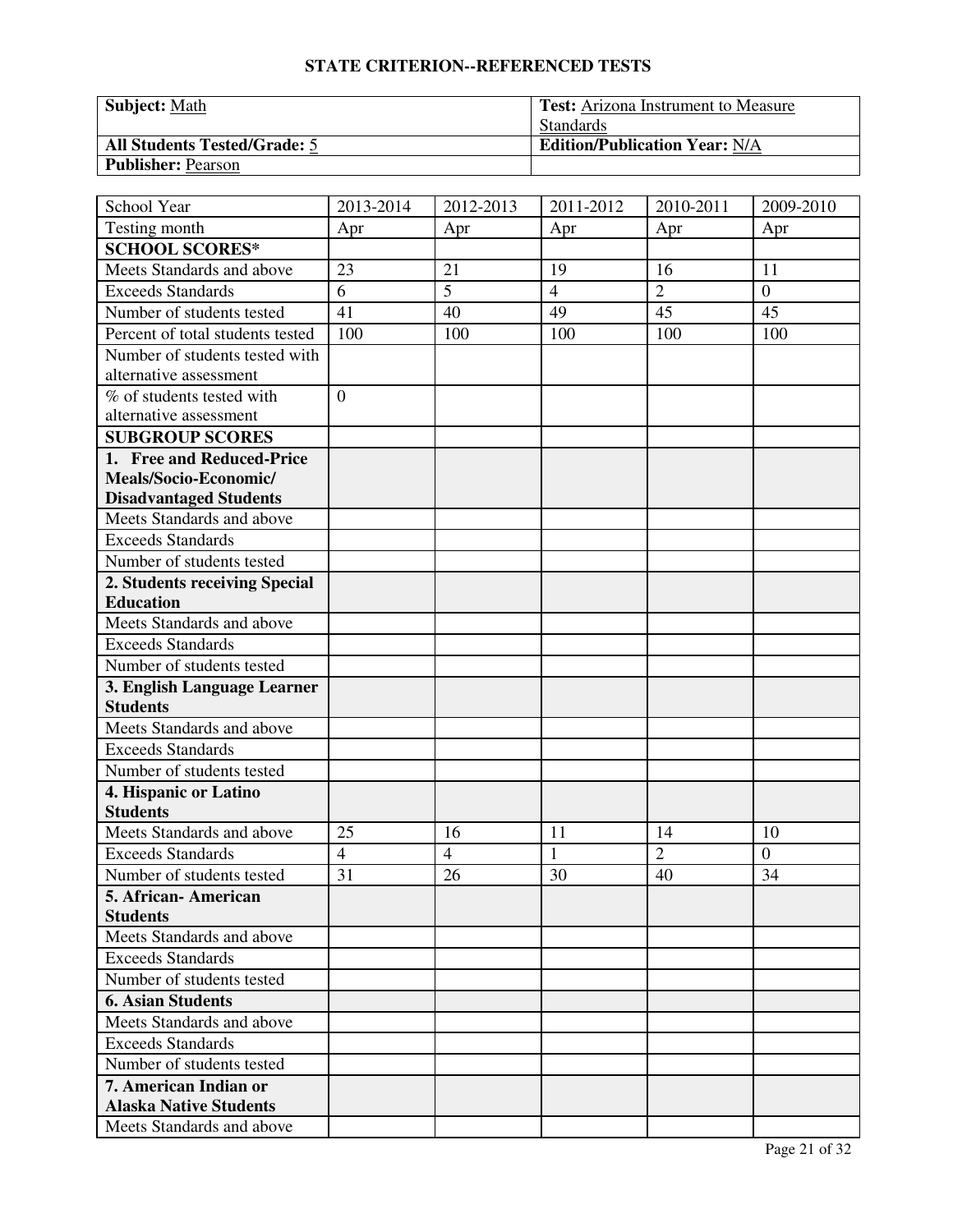| School Year                      | 2013-2014 | 2012-2013 | 2011-2012 | 2010-2011 | 2009-2010 |
|----------------------------------|-----------|-----------|-----------|-----------|-----------|
| <b>Exceeds Standards</b>         |           |           |           |           |           |
| Number of students tested        |           |           |           |           |           |
| 8. Native Hawaiian or other      |           |           |           |           |           |
| <b>Pacific Islander Students</b> |           |           |           |           |           |
| Meets Standards and above        |           |           |           |           |           |
| <b>Exceeds Standards</b>         |           |           |           |           |           |
| Number of students tested        |           |           |           |           |           |
| 9. White Students                |           |           |           |           |           |
| Meets Standards and above        |           |           |           |           |           |
| <b>Exceeds Standards</b>         |           |           |           |           |           |
| Number of students tested        |           |           |           |           |           |
| 10. Two or More Races            |           |           |           |           |           |
| identified Students              |           |           |           |           |           |
| Meets Standards and above        |           |           |           |           |           |
| <b>Exceeds Standards</b>         |           |           |           |           |           |
| Number of students tested        |           |           |           |           |           |
| 11. Other 1: Other 1             |           |           |           |           |           |
| Meets Standards and above        |           |           |           |           |           |
| <b>Exceeds Standards</b>         |           |           |           |           |           |
| Number of students tested        |           |           |           |           |           |
| 12. Other 2: Other 2             |           |           |           |           |           |
| Meets Standards and above        |           |           |           |           |           |
| <b>Exceeds Standards</b>         |           |           |           |           |           |
| Number of students tested        |           |           |           |           |           |
| 13. Other 3: Other 3             |           |           |           |           |           |
| Meets Standards and above        |           |           |           |           |           |
| <b>Exceeds Standards</b>         |           |           |           |           |           |
| Number of students tested        |           |           |           |           |           |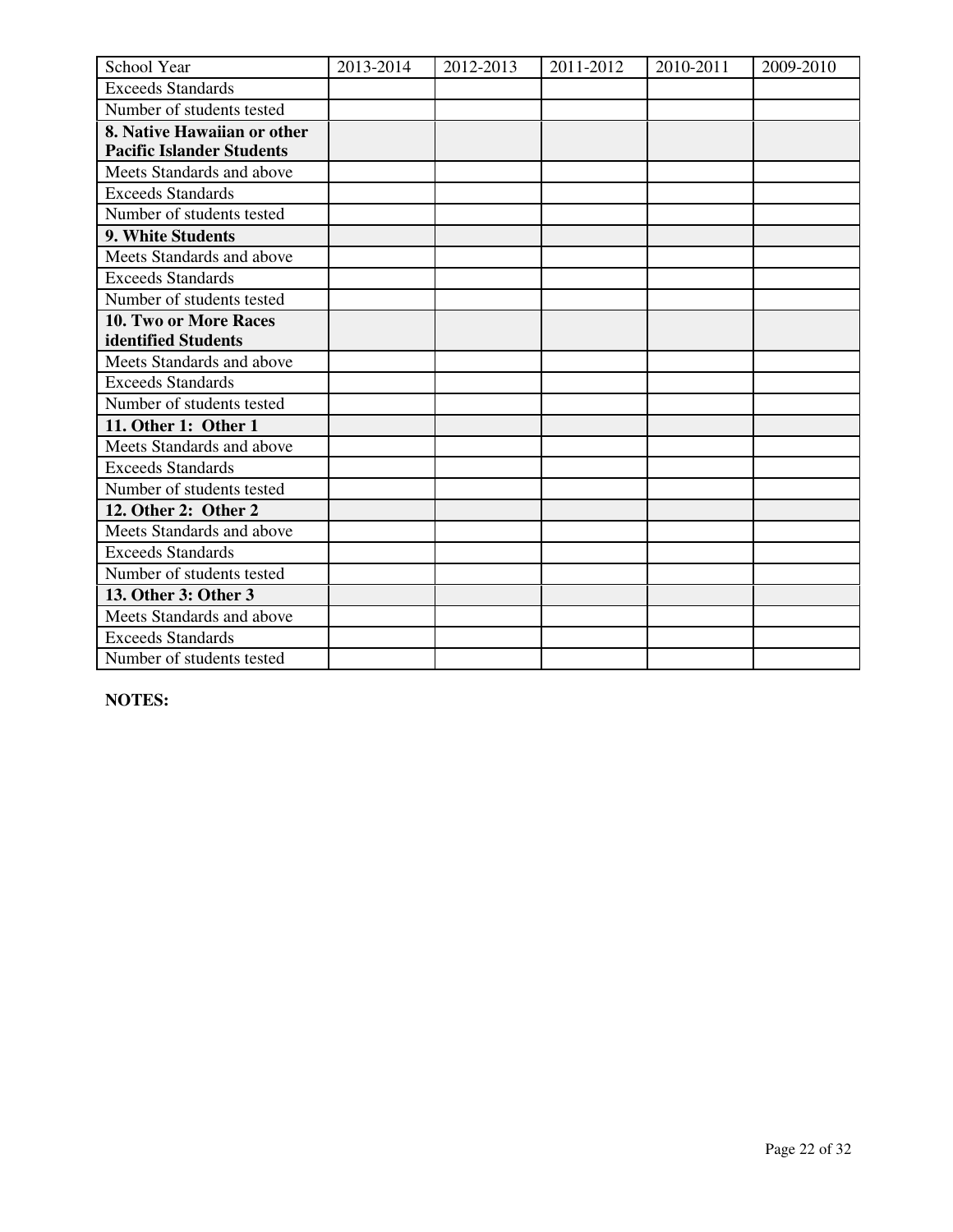| <b>Subject: Math</b>                | <b>Test:</b> Arizona Instrument to Measure |
|-------------------------------------|--------------------------------------------|
|                                     | <b>Standards</b>                           |
| <b>All Students Tested/Grade: 6</b> | <b>Edition/Publication Year: N/A</b>       |
| <b>Publisher: Pearson</b>           |                                            |

| School Year                      | 2013-2014 | 2012-2013      | 2011-2012      | 2010-2011      | 2009-2010        |
|----------------------------------|-----------|----------------|----------------|----------------|------------------|
| Testing month                    | Apr       | Apr            | Apr            | Apr            | Apr              |
| <b>SCHOOL SCORES*</b>            |           |                |                |                |                  |
| Meets Standards and above        | 23        | 10             | 16             | 13             | 1                |
| <b>Exceeds Standards</b>         | 8         | $\overline{2}$ | 8              | $\overline{4}$ | $\overline{0}$   |
| Number of students tested        | 25        | 28             | 32             | 31             | 17               |
| Percent of total students tested | 100       | 100            | 100            | 100            | 100              |
| Number of students tested with   |           |                |                |                |                  |
| alternative assessment           |           |                |                |                |                  |
| % of students tested with        |           |                |                |                |                  |
| alternative assessment           |           |                |                |                |                  |
| <b>SUBGROUP SCORES</b>           |           |                |                |                |                  |
| 1. Free and Reduced-Price        |           |                |                |                |                  |
| Meals/Socio-Economic/            |           |                |                |                |                  |
| <b>Disadvantaged Students</b>    |           |                |                |                |                  |
| Meets Standards and above        |           |                |                |                |                  |
| <b>Exceeds Standards</b>         |           |                |                |                |                  |
| Number of students tested        |           |                |                |                |                  |
| 2. Students receiving Special    |           |                |                |                |                  |
| <b>Education</b>                 |           |                |                |                |                  |
| Meets Standards and above        |           |                |                |                |                  |
| <b>Exceeds Standards</b>         |           |                |                |                |                  |
| Number of students tested        |           |                |                |                |                  |
| 3. English Language Learner      |           |                |                |                |                  |
| <b>Students</b>                  |           |                |                |                |                  |
| Meets Standards and above        |           |                |                |                |                  |
| <b>Exceeds Standards</b>         |           |                |                |                |                  |
| Number of students tested        |           |                |                |                |                  |
| 4. Hispanic or Latino            |           |                |                |                |                  |
| <b>Students</b>                  |           |                |                |                |                  |
| Meets Standards and above        | 15        | $\overline{7}$ | 15             | 12             | $\boldsymbol{0}$ |
| <b>Exceeds Standards</b>         | 8         | $\overline{2}$ | $\overline{7}$ | 3              | $\overline{0}$   |
| Number of students tested        | 17        | 18             | 29             | 24             | 12               |
| 5. African-American              |           |                |                |                |                  |
| <b>Students</b>                  |           |                |                |                |                  |
| Meets Standards and above        |           |                |                |                |                  |
| <b>Exceeds Standards</b>         |           |                |                |                |                  |
| Number of students tested        |           |                |                |                |                  |
| <b>6. Asian Students</b>         |           |                |                |                |                  |
| Meets Standards and above        |           |                |                |                |                  |
| <b>Exceeds Standards</b>         |           |                |                |                |                  |
| Number of students tested        |           |                |                |                |                  |
| 7. American Indian or            |           |                |                |                |                  |
| <b>Alaska Native Students</b>    |           |                |                |                |                  |
| Meets Standards and above        |           |                |                |                |                  |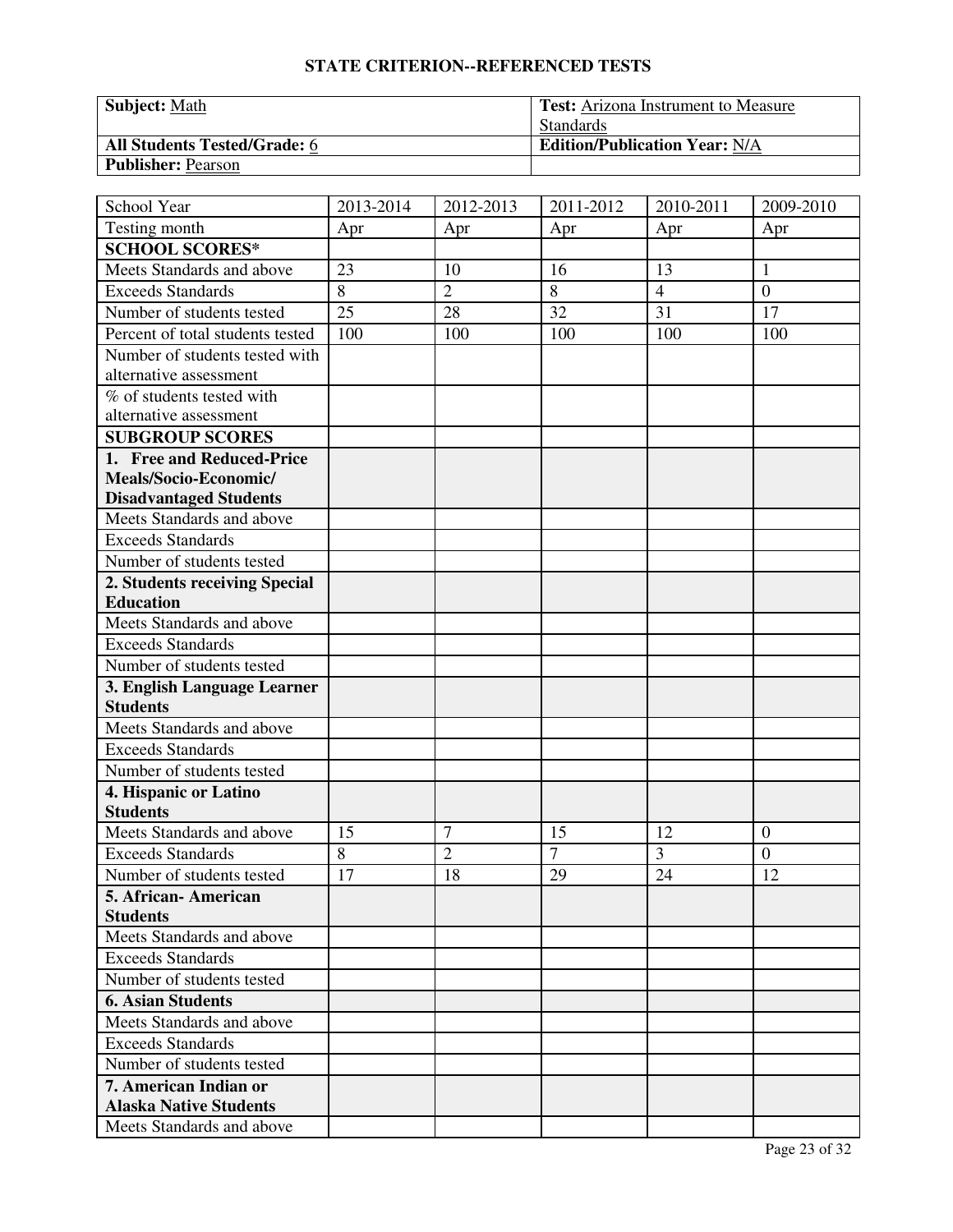| School Year                      | 2013-2014 | 2012-2013 | 2011-2012 | 2010-2011 | 2009-2010 |
|----------------------------------|-----------|-----------|-----------|-----------|-----------|
| <b>Exceeds Standards</b>         |           |           |           |           |           |
| Number of students tested        |           |           |           |           |           |
| 8. Native Hawaiian or other      |           |           |           |           |           |
| <b>Pacific Islander Students</b> |           |           |           |           |           |
| Meets Standards and above        |           |           |           |           |           |
| <b>Exceeds Standards</b>         |           |           |           |           |           |
| Number of students tested        |           |           |           |           |           |
| 9. White Students                |           |           |           |           |           |
| Meets Standards and above        |           |           |           |           |           |
| <b>Exceeds Standards</b>         |           |           |           |           |           |
| Number of students tested        |           |           |           |           |           |
| 10. Two or More Races            |           |           |           |           |           |
| identified Students              |           |           |           |           |           |
| Meets Standards and above        |           |           |           |           |           |
| <b>Exceeds Standards</b>         |           |           |           |           |           |
| Number of students tested        |           |           |           |           |           |
| 11. Other 1: Other 1             |           |           |           |           |           |
| Meets Standards and above        |           |           |           |           |           |
| <b>Exceeds Standards</b>         |           |           |           |           |           |
| Number of students tested        |           |           |           |           |           |
| 12. Other 2: Other 2             |           |           |           |           |           |
| Meets Standards and above        |           |           |           |           |           |
| <b>Exceeds Standards</b>         |           |           |           |           |           |
| Number of students tested        |           |           |           |           |           |
| 13. Other 3: Other 3             |           |           |           |           |           |
| Meets Standards and above        |           |           |           |           |           |
| <b>Exceeds Standards</b>         |           |           |           |           |           |
| Number of students tested        |           |           |           |           |           |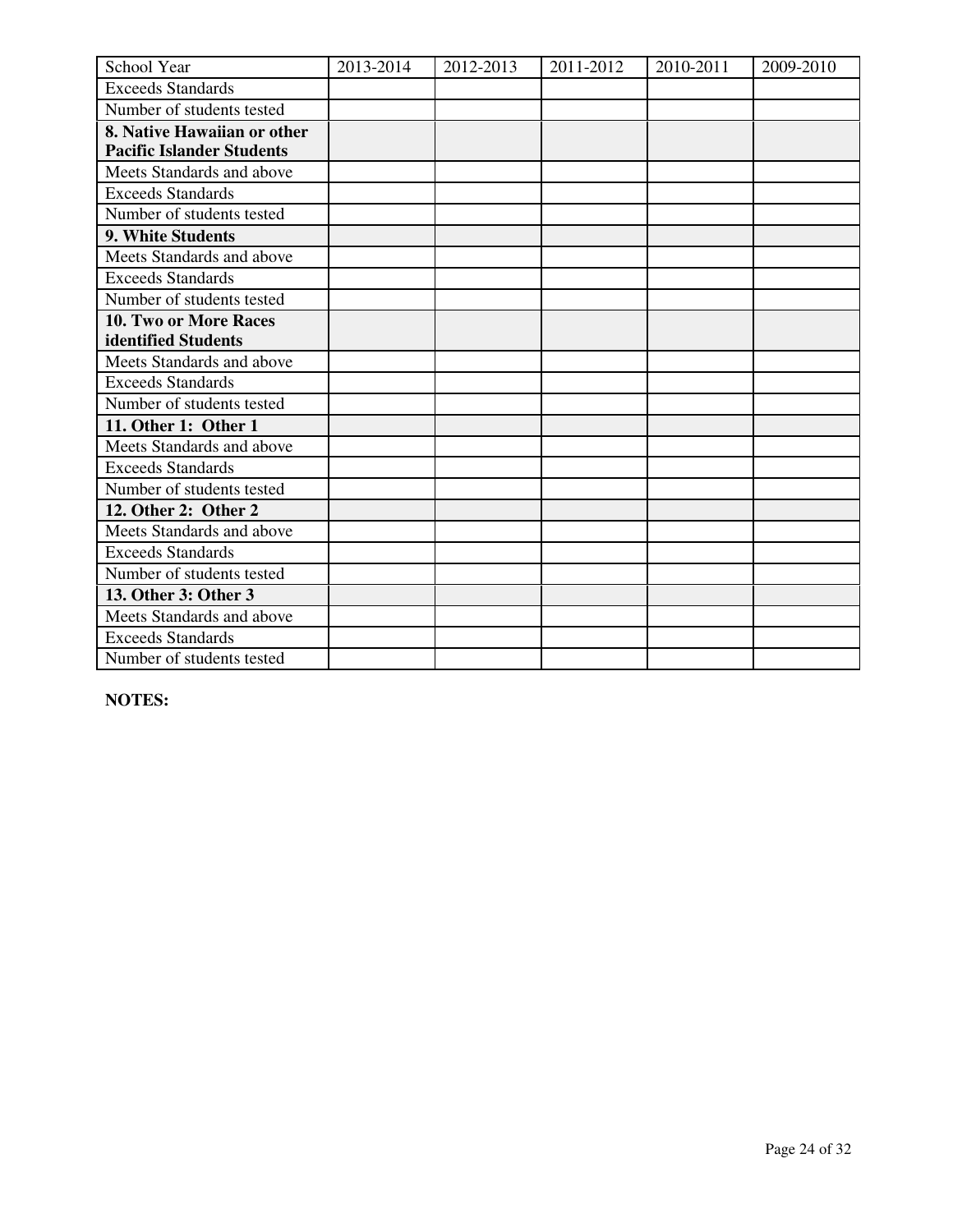| <b>Subject:</b> Reading/ELA         | <b>Test:</b> Arizona Instrument to Measure |
|-------------------------------------|--------------------------------------------|
|                                     | <b>Standards</b>                           |
| <b>All Students Tested/Grade: 3</b> | <b>Edition/Publication Year: N/A</b>       |
| <b>Publisher: Pearson</b>           |                                            |

| School Year                      | 2013-2014      | 2012-2013      | 2011-2012      | 2010-2011      | 2009-2010 |
|----------------------------------|----------------|----------------|----------------|----------------|-----------|
| Testing month                    | Apr            | Apr            | Apr            | Apr            | Apr       |
| <b>SCHOOL SCORES*</b>            |                |                |                |                |           |
| Meets Standards and above        | 30             | 31             | 37             | 34             | 38        |
| <b>Exceeds Standards</b>         | $\overline{5}$ | $\overline{2}$ | $\overline{5}$ | $\overline{0}$ | 6         |
| Number of students tested        | 32             | 44             | 45             | 39             | 65        |
| Percent of total students tested | 100            | 100            | 100            | 100            | 100       |
| Number of students tested with   |                |                |                |                |           |
| alternative assessment           |                |                |                |                |           |
| % of students tested with        | 100            |                |                |                |           |
| alternative assessment           |                |                |                |                |           |
| <b>SUBGROUP SCORES</b>           |                |                |                |                |           |
| 1. Free and Reduced-Price        |                |                |                |                |           |
| Meals/Socio-Economic/            |                |                |                |                |           |
| <b>Disadvantaged Students</b>    |                |                |                |                |           |
| Meets Standards and above        |                |                |                |                |           |
| <b>Exceeds Standards</b>         |                |                |                |                |           |
| Number of students tested        |                |                |                |                |           |
| 2. Students receiving Special    |                |                |                |                |           |
| <b>Education</b>                 |                |                |                |                |           |
| Meets Standards and above        |                |                |                |                |           |
| <b>Exceeds Standards</b>         |                |                |                |                |           |
| Number of students tested        |                |                |                |                |           |
| 3. English Language Learner      |                |                |                |                |           |
| <b>Students</b>                  |                |                |                |                |           |
| Meets Standards and above        |                |                |                |                |           |
| <b>Exceeds Standards</b>         |                |                |                |                |           |
| Number of students tested        |                |                |                |                |           |
| 4. Hispanic or Latino            |                |                |                |                |           |
| <b>Students</b>                  |                |                |                |                |           |
| Meets Standards and above        | 23             | 21             | 28             | 23             | 23        |
| <b>Exceeds Standards</b>         | $\overline{4}$ | $\mathbf{1}$   | $\overline{2}$ | $\overline{0}$ | 3         |
| Number of students tested        | 28             | 32             | 35             | 25             | 41        |
| 5. African-American              |                |                |                |                |           |
| <b>Students</b>                  |                |                |                |                |           |
| Meets Standards and above        |                |                |                |                |           |
| <b>Exceeds Standards</b>         |                |                |                |                |           |
| Number of students tested        |                |                |                |                |           |
| <b>6. Asian Students</b>         |                |                |                |                |           |
| Meets Standards and above        |                |                |                |                |           |
| <b>Exceeds Standards</b>         |                |                |                |                |           |
| Number of students tested        |                |                |                |                |           |
| 7. American Indian or            |                |                |                |                |           |
| <b>Alaska Native Students</b>    |                |                |                |                |           |
| Meets Standards and above        |                |                |                |                |           |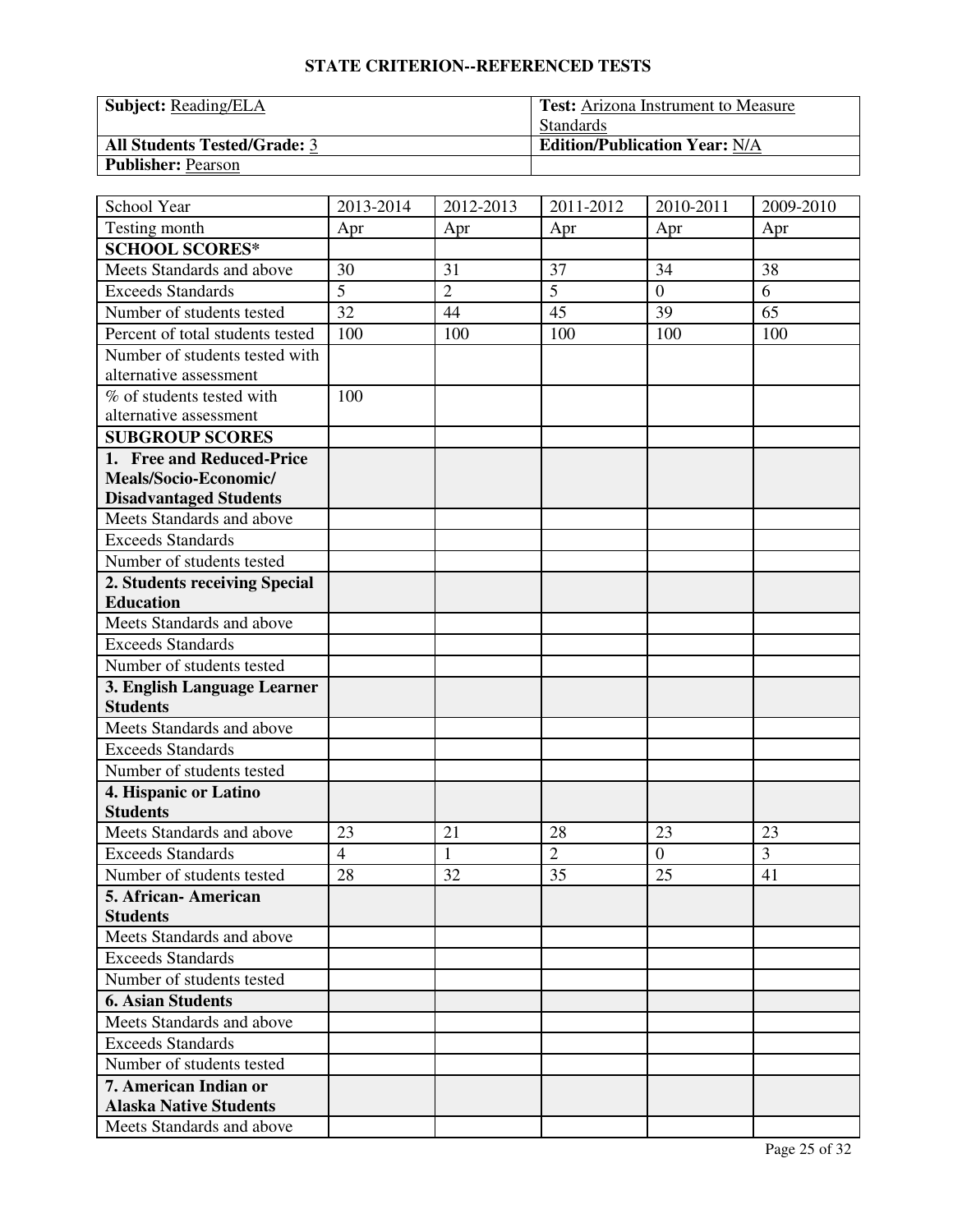| School Year                      | 2013-2014 | 2012-2013 | 2011-2012 | 2010-2011 | 2009-2010 |
|----------------------------------|-----------|-----------|-----------|-----------|-----------|
| <b>Exceeds Standards</b>         |           |           |           |           |           |
| Number of students tested        |           |           |           |           |           |
| 8. Native Hawaiian or other      |           |           |           |           |           |
| <b>Pacific Islander Students</b> |           |           |           |           |           |
| Meets Standards and above        |           |           |           |           |           |
| <b>Exceeds Standards</b>         |           |           |           |           |           |
| Number of students tested        |           |           |           |           |           |
| 9. White Students                |           |           |           |           |           |
| Meets Standards and above        |           |           |           |           |           |
| <b>Exceeds Standards</b>         |           |           |           |           |           |
| Number of students tested        |           |           |           |           |           |
| 10. Two or More Races            |           |           |           |           |           |
| identified Students              |           |           |           |           |           |
| Meets Standards and above        |           |           |           |           |           |
| <b>Exceeds Standards</b>         |           |           |           |           |           |
| Number of students tested        |           |           |           |           |           |
| 11. Other 1: Other 1             |           |           |           |           |           |
| Meets Standards and above        |           |           |           |           |           |
| <b>Exceeds Standards</b>         |           |           |           |           |           |
| Number of students tested        |           |           |           |           |           |
| 12. Other 2: Other 2             |           |           |           |           |           |
| Meets Standards and above        |           |           |           |           |           |
| <b>Exceeds Standards</b>         |           |           |           |           |           |
| Number of students tested        |           |           |           |           |           |
| 13. Other 3: Other 3             |           |           |           |           |           |
| Meets Standards and above        |           |           |           |           |           |
| <b>Exceeds Standards</b>         |           |           |           |           |           |
| Number of students tested        |           |           |           |           |           |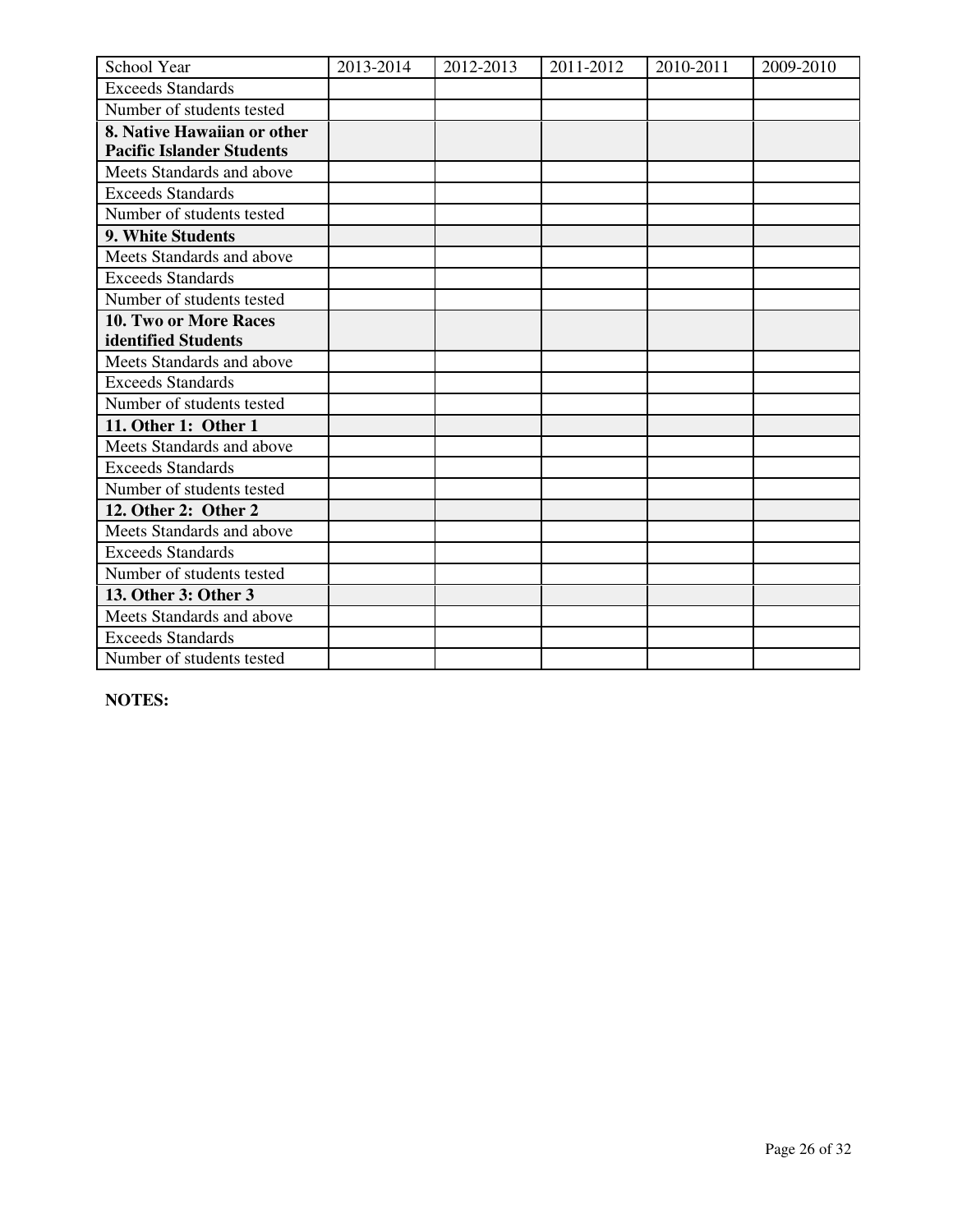| <b>Subject:</b> Reading/ELA         | <b>Test:</b> Arizona Instrument to Measure |
|-------------------------------------|--------------------------------------------|
|                                     | <b>Standards</b>                           |
| <b>All Students Tested/Grade: 4</b> | <b>Edition/Publication Year: N/A</b>       |
| <b>Publisher: Pearson</b>           |                                            |

| School Year                      | 2013-2014        | 2012-2013      | 2011-2012      | 2010-2011      | 2009-2010      |
|----------------------------------|------------------|----------------|----------------|----------------|----------------|
| Testing month                    | Apr              | Apr            | Apr            | Apr            | Apr            |
| <b>SCHOOL SCORES*</b>            |                  |                |                |                |                |
| Meets Standards and above        | 23               | 30             | 28             | 29             | 23             |
| <b>Exceeds Standards</b>         | $\boldsymbol{0}$ | $\overline{4}$ | $\mathbf{1}$   | $\overline{4}$ | $\mathbf{1}$   |
| Number of students tested        | 32               | 43             | 41             | 48             | 50             |
| Percent of total students tested | 100              | 100            | 100            | 100            | 100            |
| Number of students tested with   |                  |                |                |                |                |
| alternative assessment           |                  |                |                |                |                |
| % of students tested with        | 100              |                |                |                |                |
| alternative assessment           |                  |                |                |                |                |
| <b>SUBGROUP SCORES</b>           |                  |                |                |                |                |
| 1. Free and Reduced-Price        |                  |                |                |                |                |
| Meals/Socio-Economic/            |                  |                |                |                |                |
| <b>Disadvantaged Students</b>    |                  |                |                |                |                |
| Meets Standards and above        |                  |                |                |                |                |
| <b>Exceeds Standards</b>         |                  |                |                |                |                |
| Number of students tested        |                  |                |                |                |                |
| 2. Students receiving Special    |                  |                |                |                |                |
| <b>Education</b>                 |                  |                |                |                |                |
| Meets Standards and above        |                  |                |                |                |                |
| <b>Exceeds Standards</b>         |                  |                |                |                |                |
| Number of students tested        |                  |                |                |                |                |
| 3. English Language Learner      |                  |                |                |                |                |
| <b>Students</b>                  |                  |                |                |                |                |
| Meets Standards and above        |                  |                |                |                |                |
| <b>Exceeds Standards</b>         |                  |                |                |                |                |
| Number of students tested        |                  |                |                |                |                |
| 4. Hispanic or Latino            |                  |                |                |                |                |
| <b>Students</b>                  |                  |                |                |                |                |
| Meets Standards and above        | 15               | 23             | 21             | 16             | 18             |
| <b>Exceeds Standards</b>         | $\boldsymbol{0}$ | 3              | $\overline{0}$ | $\mathbf{1}$   | $\overline{0}$ |
| Number of students tested        | 23               | 35             | 28             | 28             | 41             |
| 5. African-American              |                  |                |                |                |                |
| <b>Students</b>                  |                  |                |                |                |                |
| Meets Standards and above        |                  |                |                |                |                |
| <b>Exceeds Standards</b>         |                  |                |                |                |                |
| Number of students tested        |                  |                |                |                |                |
| <b>6. Asian Students</b>         |                  |                |                |                |                |
| Meets Standards and above        |                  |                |                |                |                |
| <b>Exceeds Standards</b>         |                  |                |                |                |                |
| Number of students tested        |                  |                |                |                |                |
| 7. American Indian or            |                  |                |                |                |                |
| <b>Alaska Native Students</b>    |                  |                |                |                |                |
| Meets Standards and above        |                  |                |                |                |                |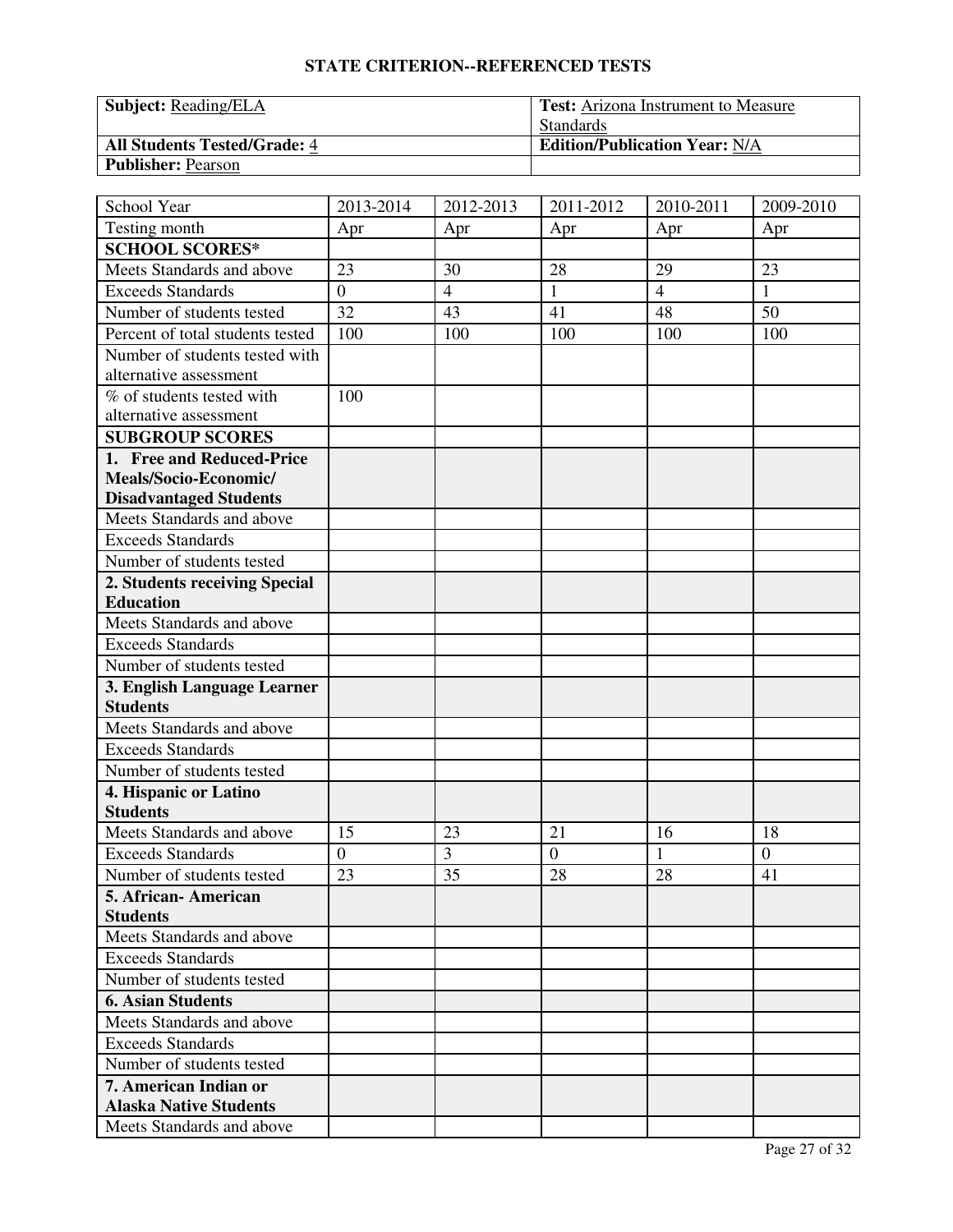| School Year                      | 2013-2014 | 2012-2013 | 2011-2012 | 2010-2011 | 2009-2010 |
|----------------------------------|-----------|-----------|-----------|-----------|-----------|
| <b>Exceeds Standards</b>         |           |           |           |           |           |
| Number of students tested        |           |           |           |           |           |
| 8. Native Hawaiian or other      |           |           |           |           |           |
| <b>Pacific Islander Students</b> |           |           |           |           |           |
| Meets Standards and above        |           |           |           |           |           |
| <b>Exceeds Standards</b>         |           |           |           |           |           |
| Number of students tested        |           |           |           |           |           |
| 9. White Students                |           |           |           |           |           |
| Meets Standards and above        |           |           |           |           |           |
| <b>Exceeds Standards</b>         |           |           |           |           |           |
| Number of students tested        |           |           |           |           |           |
| 10. Two or More Races            |           |           |           |           |           |
| identified Students              |           |           |           |           |           |
| Meets Standards and above        |           |           |           |           |           |
| <b>Exceeds Standards</b>         |           |           |           |           |           |
| Number of students tested        |           |           |           |           |           |
| 11. Other 1: Other 1             |           |           |           |           |           |
| Meets Standards and above        |           |           |           |           |           |
| <b>Exceeds Standards</b>         |           |           |           |           |           |
| Number of students tested        |           |           |           |           |           |
| 12. Other 2: Other 2             |           |           |           |           |           |
| Meets Standards and above        |           |           |           |           |           |
| <b>Exceeds Standards</b>         |           |           |           |           |           |
| Number of students tested        |           |           |           |           |           |
| 13. Other 3: Other 3             |           |           |           |           |           |
| Meets Standards and above        |           |           |           |           |           |
| <b>Exceeds Standards</b>         |           |           |           |           |           |
| Number of students tested        |           |           |           |           |           |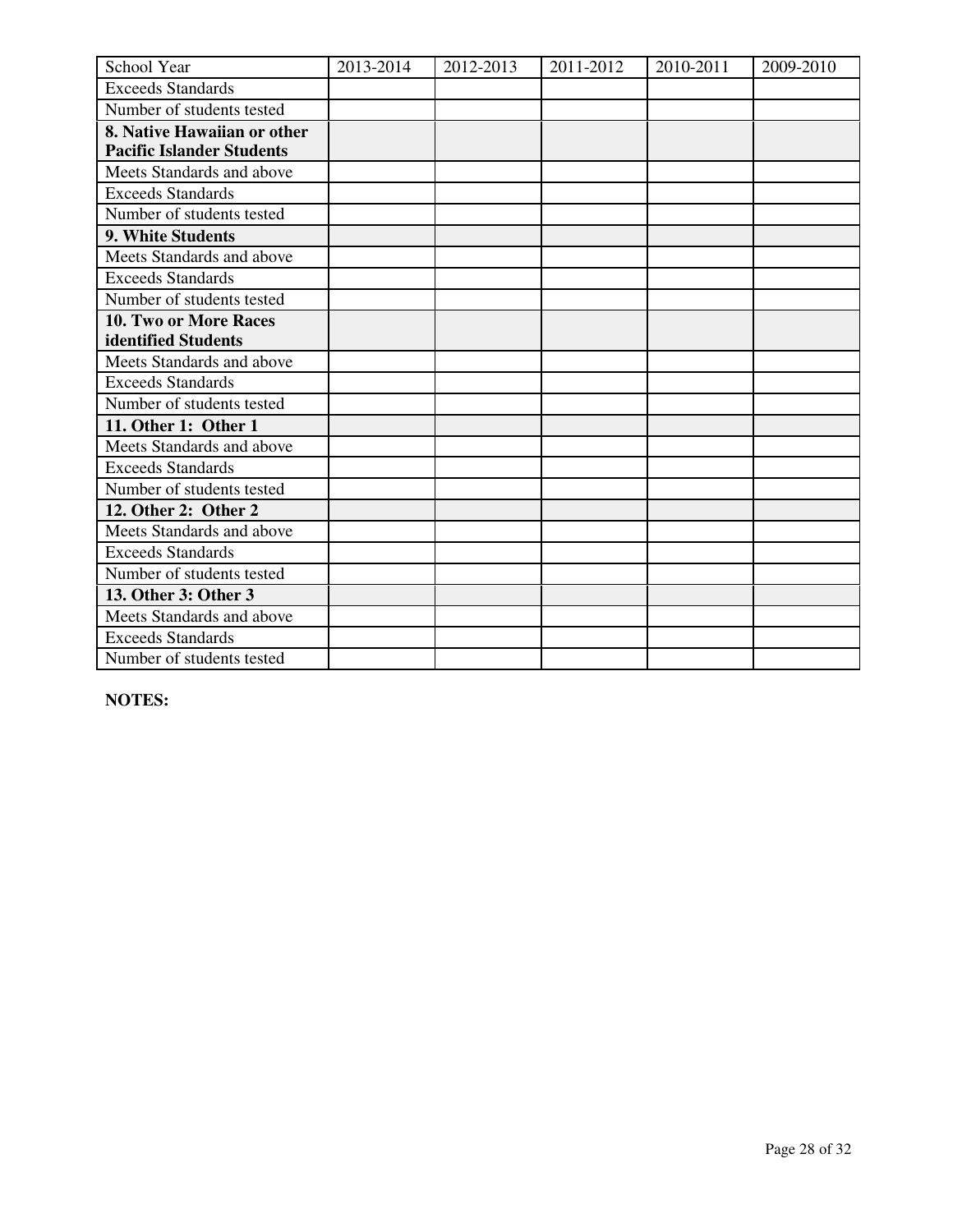| <b>Subject:</b> Reading/ELA         | <b>Test:</b> Arizona Instrument to Measure |  |  |
|-------------------------------------|--------------------------------------------|--|--|
|                                     | <b>Standards</b>                           |  |  |
| <b>All Students Tested/Grade: 5</b> | <b>Edition/Publication Year: N/A</b>       |  |  |
| <b>Publisher: Pearson</b>           |                                            |  |  |

| School Year                      | 2013-2014      | 2012-2013        | 2011-2012      | 2010-2011      | 2009-2010      |
|----------------------------------|----------------|------------------|----------------|----------------|----------------|
| Testing month                    | Apr            | Apr              | Apr            | Apr            | Apr            |
| <b>SCHOOL SCORES*</b>            |                |                  |                |                |                |
| Meets Standards and above        | 33             | 27               | 31             | 28             | 24             |
| <b>Exceeds Standards</b>         | 6              | $\boldsymbol{0}$ | 5              | $\overline{2}$ | $\overline{0}$ |
| Number of students tested        | 41             | 40               | 49             | 45             | 45             |
| Percent of total students tested | 100            | 100              | 100            | 100            |                |
| Number of students tested with   |                |                  |                |                |                |
| alternative assessment           |                |                  |                |                |                |
| % of students tested with        |                |                  |                |                |                |
| alternative assessment           |                |                  |                |                |                |
| <b>SUBGROUP SCORES</b>           |                |                  |                |                |                |
| 1. Free and Reduced-Price        |                |                  |                |                |                |
| Meals/Socio-Economic/            |                |                  |                |                |                |
| <b>Disadvantaged Students</b>    |                |                  |                |                |                |
| Meets Standards and above        |                |                  |                |                |                |
| <b>Exceeds Standards</b>         |                |                  |                |                |                |
| Number of students tested        |                |                  |                |                |                |
| 2. Students receiving Special    |                |                  |                |                |                |
| <b>Education</b>                 |                |                  |                |                |                |
| Meets Standards and above        |                |                  |                |                |                |
| <b>Exceeds Standards</b>         |                |                  |                |                |                |
| Number of students tested        |                |                  |                |                |                |
| 3. English Language Learner      |                |                  |                |                |                |
| <b>Students</b>                  |                |                  |                |                |                |
| Meets Standards and above        |                |                  |                |                |                |
| <b>Exceeds Standards</b>         |                |                  |                |                |                |
| Number of students tested        |                |                  |                |                |                |
| 4. Hispanic or Latino            |                |                  |                |                |                |
| <b>Students</b>                  |                |                  |                |                |                |
| Meets Standards and above        | 25             | 19               | 18             | 25             | 18             |
| <b>Exceeds Standards</b>         | $\overline{4}$ | $\overline{0}$   | $\overline{2}$ | $\overline{2}$ | $\overline{0}$ |
| Number of students tested        | 31             | 26               | 30             | 40             | 34             |
| 5. African-American              |                |                  |                |                |                |
| <b>Students</b>                  |                |                  |                |                |                |
| Meets Standards and above        |                |                  |                |                |                |
| <b>Exceeds Standards</b>         |                |                  |                |                |                |
| Number of students tested        |                |                  |                |                |                |
| <b>6. Asian Students</b>         |                |                  |                |                |                |
| Meets Standards and above        |                |                  |                |                |                |
| <b>Exceeds Standards</b>         |                |                  |                |                |                |
| Number of students tested        |                |                  |                |                |                |
| 7. American Indian or            |                |                  |                |                |                |
| <b>Alaska Native Students</b>    |                |                  |                |                |                |
| Meets Standards and above        |                |                  |                |                |                |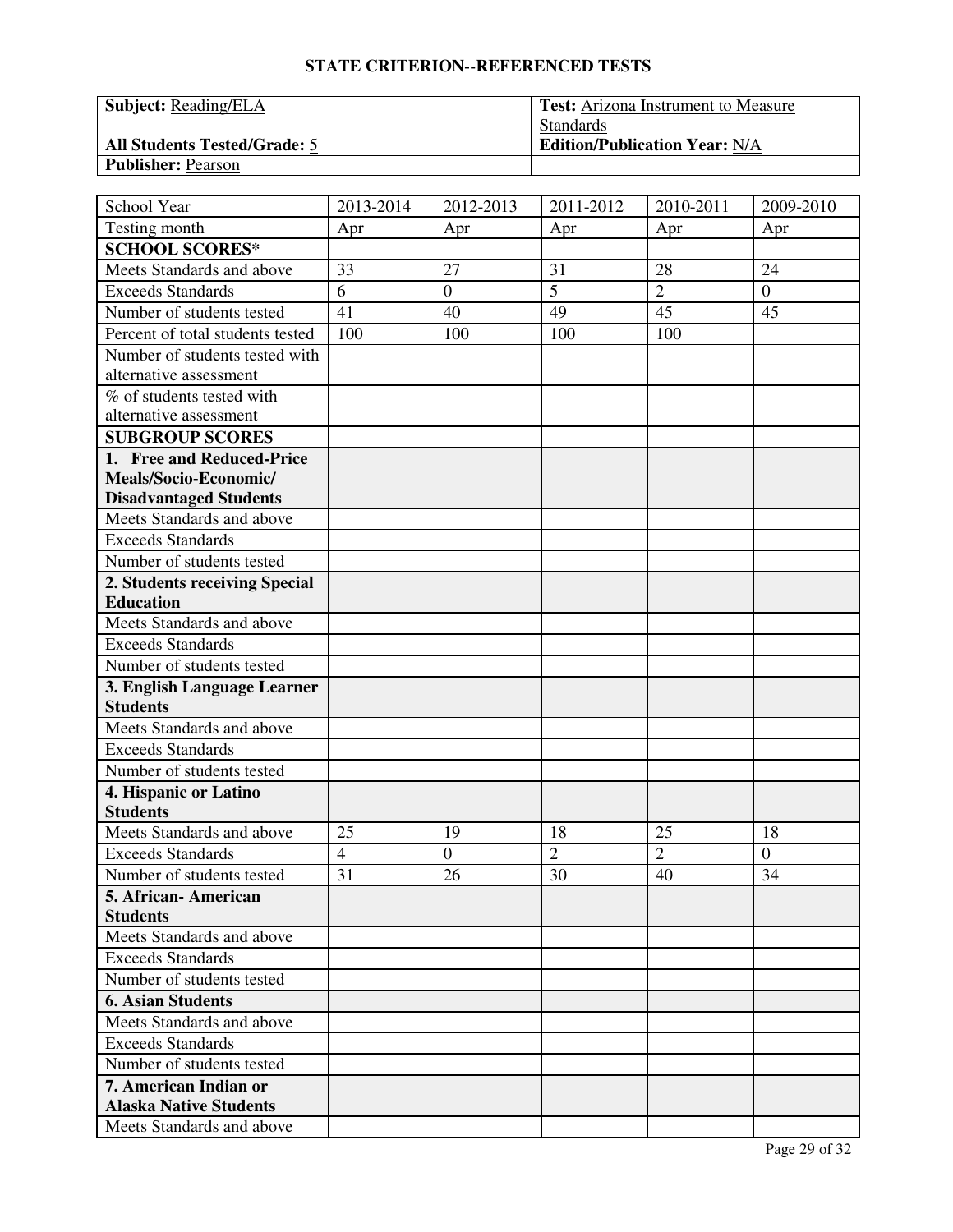| School Year                      | 2013-2014 | 2012-2013 | 2011-2012 | 2010-2011 | 2009-2010 |
|----------------------------------|-----------|-----------|-----------|-----------|-----------|
| <b>Exceeds Standards</b>         |           |           |           |           |           |
| Number of students tested        |           |           |           |           |           |
| 8. Native Hawaiian or other      |           |           |           |           |           |
| <b>Pacific Islander Students</b> |           |           |           |           |           |
| Meets Standards and above        |           |           |           |           |           |
| <b>Exceeds Standards</b>         |           |           |           |           |           |
| Number of students tested        |           |           |           |           |           |
| 9. White Students                |           |           |           |           |           |
| Meets Standards and above        |           |           |           |           |           |
| <b>Exceeds Standards</b>         |           |           |           |           |           |
| Number of students tested        |           |           |           |           |           |
| 10. Two or More Races            |           |           |           |           |           |
| identified Students              |           |           |           |           |           |
| Meets Standards and above        |           |           |           |           |           |
| <b>Exceeds Standards</b>         |           |           |           |           |           |
| Number of students tested        |           |           |           |           |           |
| 11. Other 1: Other 1             |           |           |           |           |           |
| Meets Standards and above        |           |           |           |           |           |
| <b>Exceeds Standards</b>         |           |           |           |           |           |
| Number of students tested        |           |           |           |           |           |
| 12. Other 2: Other 2             |           |           |           |           |           |
| Meets Standards and above        |           |           |           |           |           |
| <b>Exceeds Standards</b>         |           |           |           |           |           |
| Number of students tested        |           |           |           |           |           |
| 13. Other 3: Other 3             |           |           |           |           |           |
| Meets Standards and above        |           |           |           |           |           |
| <b>Exceeds Standards</b>         |           |           |           |           |           |
| Number of students tested        |           |           |           |           |           |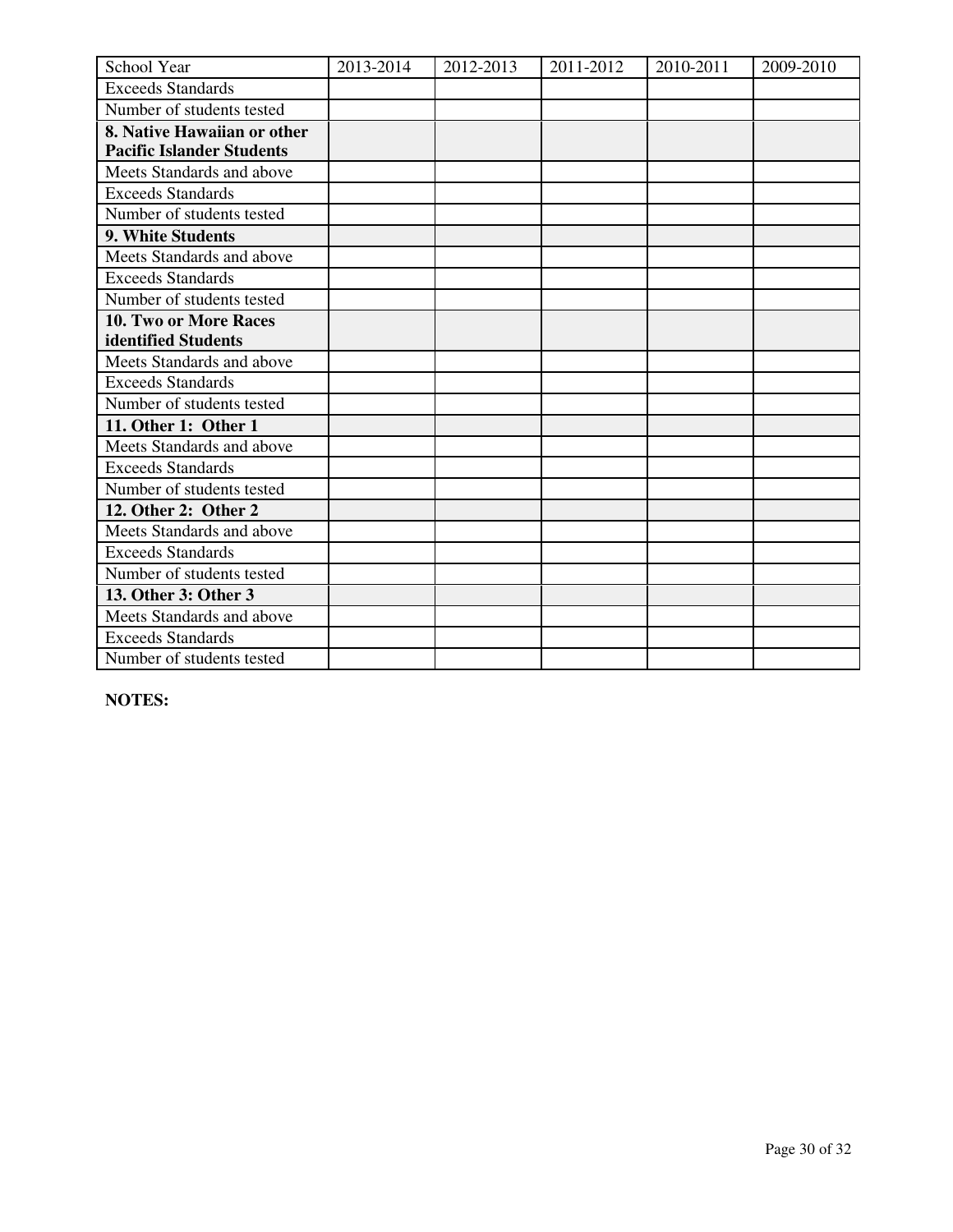| <b>Subject:</b> Reading/ELA         | <b>Test:</b> Arizona Instrument to Measure |  |  |  |
|-------------------------------------|--------------------------------------------|--|--|--|
|                                     | <b>Standards</b>                           |  |  |  |
| <b>All Students Tested/Grade: 6</b> | <b>Edition/Publication Year: N/A</b>       |  |  |  |
| <b>Publisher: Pearson</b>           |                                            |  |  |  |

| School Year                      | 2013-2014 | 2012-2013        | 2011-2012      | 2010-2011    | 2009-2010      |
|----------------------------------|-----------|------------------|----------------|--------------|----------------|
| Testing month                    | Apr       | Apr              | Apr            | Apr          | Apr            |
| <b>SCHOOL SCORES*</b>            |           |                  |                |              |                |
| Meets Standards and above        | 24        | 20               | 24             | 20           | 9              |
| <b>Exceeds Standards</b>         | 5         | $\boldsymbol{0}$ | 5              | $\mathbf{1}$ | $\overline{0}$ |
| Number of students tested        | 25        | 28               | 32             | 31           | 17             |
| Percent of total students tested | 100       | 100              | 100            | 100          | 100            |
| Number of students tested with   |           |                  |                |              |                |
| alternative assessment           |           |                  |                |              |                |
| % of students tested with        |           |                  |                |              |                |
| alternative assessment           |           |                  |                |              |                |
| <b>SUBGROUP SCORES</b>           |           |                  |                |              |                |
| 1. Free and Reduced-Price        |           |                  |                |              |                |
| Meals/Socio-Economic/            |           |                  |                |              |                |
| <b>Disadvantaged Students</b>    |           |                  |                |              |                |
| Meets Standards and above        |           |                  |                |              |                |
| <b>Exceeds Standards</b>         |           |                  |                |              |                |
| Number of students tested        |           |                  |                |              |                |
| 2. Students receiving Special    |           |                  |                |              |                |
| <b>Education</b>                 |           |                  |                |              |                |
| Meets Standards and above        |           |                  |                |              |                |
| <b>Exceeds Standards</b>         |           |                  |                |              |                |
| Number of students tested        |           |                  |                |              |                |
| 3. English Language Learner      |           |                  |                |              |                |
| <b>Students</b>                  |           |                  |                |              |                |
| Meets Standards and above        |           |                  |                |              |                |
| <b>Exceeds Standards</b>         |           |                  |                |              |                |
| Number of students tested        |           |                  |                |              |                |
| 4. Hispanic or Latino            |           |                  |                |              |                |
| <b>Students</b>                  |           |                  |                |              |                |
| Meets Standards and above        | 16        | 13               | 21             | 16           | 6              |
| <b>Exceeds Standards</b>         | 5         | $\overline{0}$   | $\overline{4}$ | $\mathbf{1}$ | $\overline{0}$ |
| Number of students tested        | 17        | 18               | 27             | 24           | 12             |
| 5. African-American              |           |                  |                |              |                |
| <b>Students</b>                  |           |                  |                |              |                |
| Meets Standards and above        |           |                  |                |              |                |
| <b>Exceeds Standards</b>         |           |                  |                |              |                |
| Number of students tested        |           |                  |                |              |                |
| <b>6. Asian Students</b>         |           |                  |                |              |                |
| Meets Standards and above        |           |                  |                |              |                |
| <b>Exceeds Standards</b>         |           |                  |                |              |                |
| Number of students tested        |           |                  |                |              |                |
| 7. American Indian or            |           |                  |                |              |                |
| <b>Alaska Native Students</b>    |           |                  |                |              |                |
| Meets Standards and above        |           |                  |                |              |                |